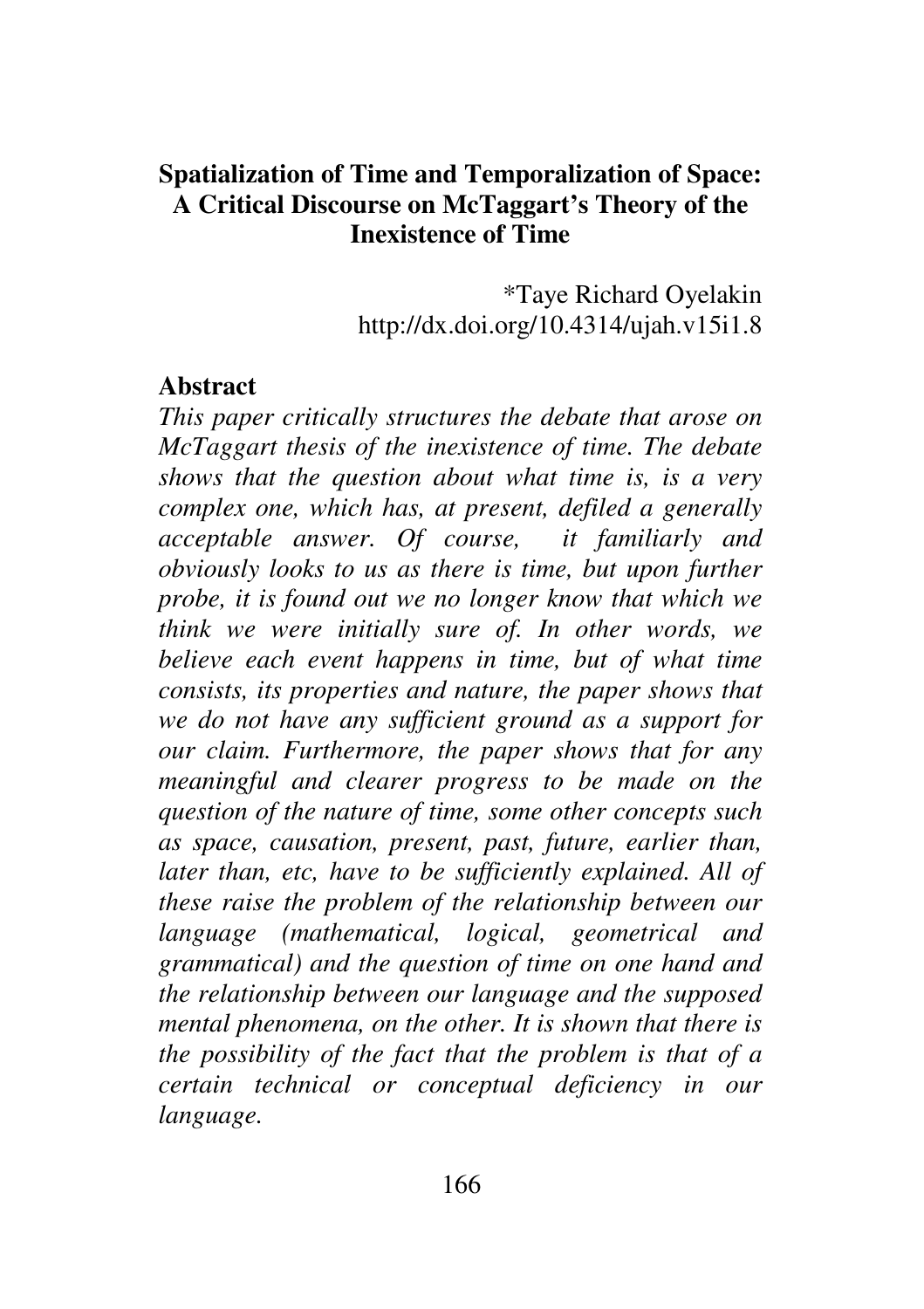**Key Words:** Spatialisation, Temporalisation, Space, Aseries, B-series.

### **Introduction**

The idea of time has become a recurrent philosophical debate among scholars without any generally acceptable position. Events in the world are observed to be changing and this made some people to take time to be equivalent to change, but this was discountenanced by some scholars who argue that every alteration occurs in time. But the pertinent and challenging question is; what is time? Is time real or is it just a conceptual acronym to designate the non-existent? It is the uncertainty in the quest about time that prompted some other philosophers like McTaggart to strongly argue that there is no time. But again, is there no time, is it the case that what we use to measure speed and event in the world is a mere delusion of man's understanding? This is the question to which other philosophers attempt to respond. Did they succeed in their attempt to find an answer to this question?

It is the controversy over the concept 'time' that the paper intends to dwell in. The paper will examine whether time has only a conceptual content, subjective reference, or psychological existence without any real existence in the external world. Or whether upon all what has been said, there is something in the world which can be explained as depicting time. In other words, the paper will research whether time exist, in the real sense of existence, in the external world. Attempt would be made to examine some literatures where people responded to McTaggart claim about the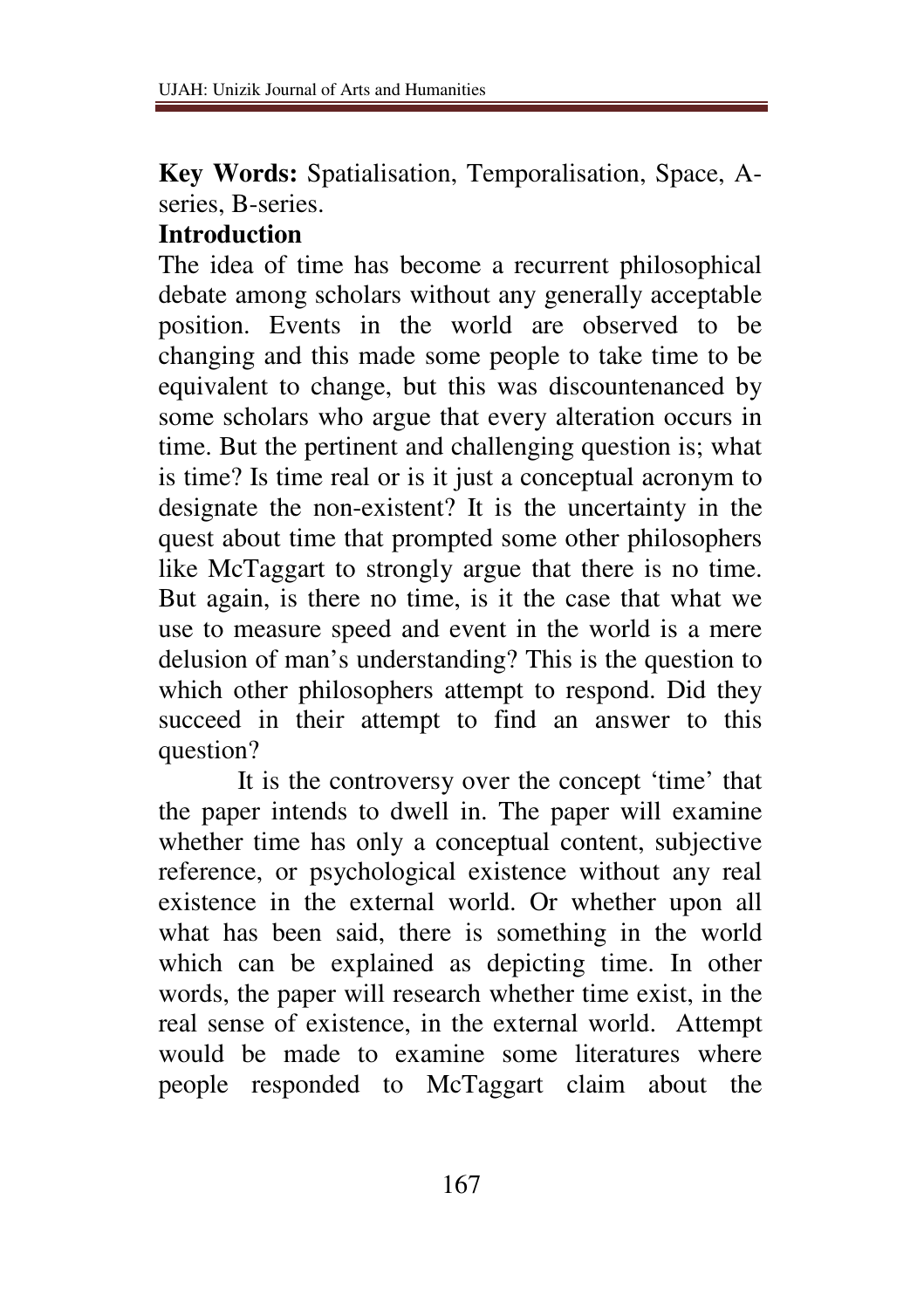unreality of 'time' and we do hope that these would be able to guide us in the discussion.

# **McTaggart Concept of Time**

Most philosophical discourse about the problem or the puzzle of time has been in response to McTaggart's  $(1993)$  well-known paper on the unreality of time<sup>1</sup>. According to him, there are positions which distinguish time. First, that which orders events in terms of past, present and future which he termed as 'A-series' and second; that which orders events in terms of 'earlier than some', 'later than some', which he identified as 'Bseries'. However, for time to be real, change must also be real, and real change is possible only within a real Aseries which involves past, present and future, hence, Aseries is more fundamental to time than B-series. He argued for the unreality of A-series and subsequently of time. According to him, the past, present, and future are incompatible determinations of an event. That is, if any event is present, it cannot be past or future at the same time. The same thing occurs with past or future events. This implies that A-series are inherently contradictory. Nonetheless, every event has them all, if any event is past, it had been present and future. He held that these two statements are simply inconsistent and therefore Aseries and consequently change and time, cannot exist.

In McTaggart's view which regards A-series as real; that event 'E is present' is a fact in the world (reality), and so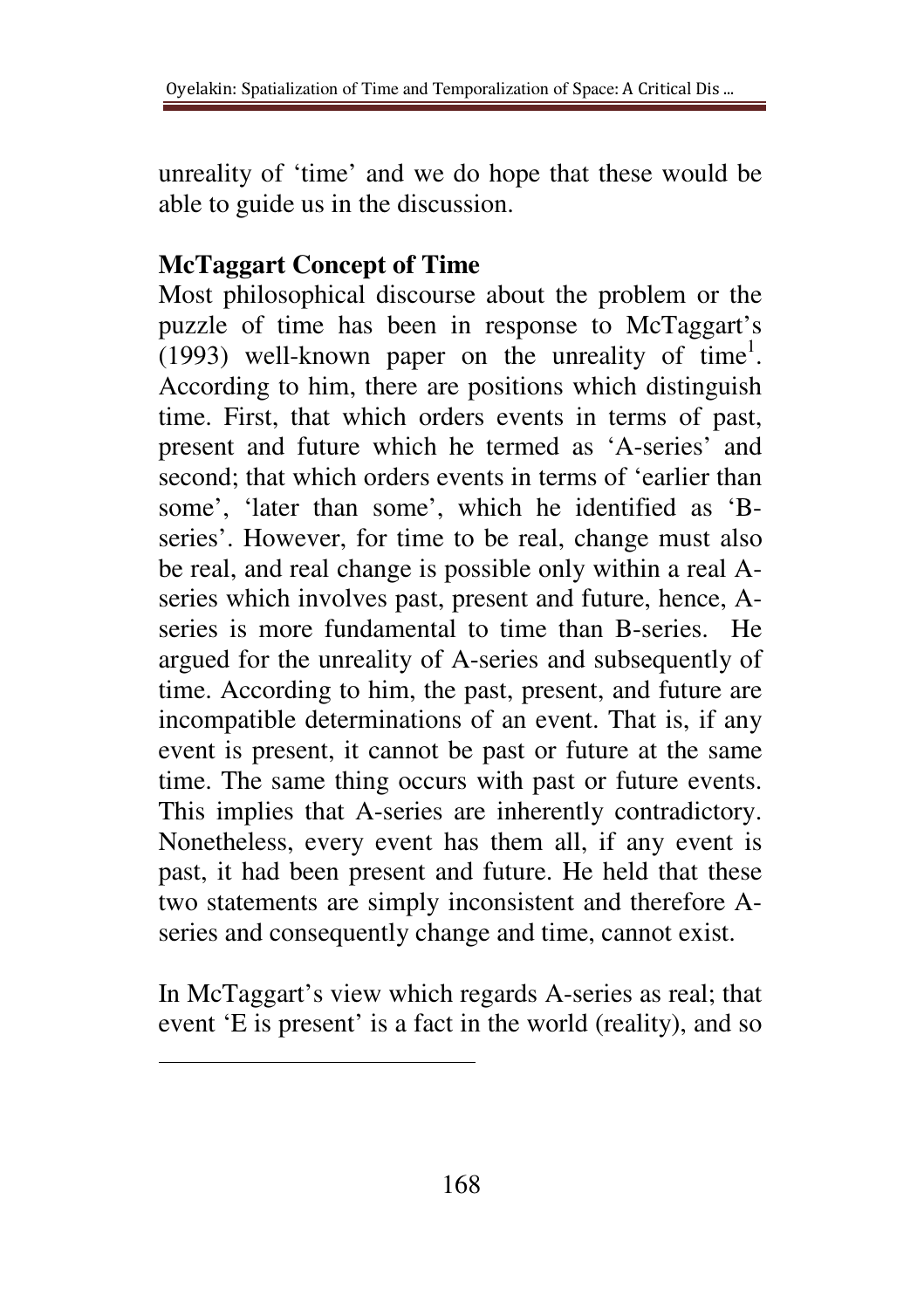are 'E is past' and 'E is future', but these are incompatible, yet, the 'moving now' demands all of them to be, therefore, time is unreal. Series of puzzling things are observed to happen regarding events and movements. Things or events are observed to sometimes lie in the distant future and gradually coming towards the immediate future then to the present when we observe such event to be happening at the very moment such utterance is made. Then, with a sufficient and regular speed rate, that event instantly continues to sink into the past. The earliest part of such event is seen to first of all disappear into the past before the later part. And the whole event eventually tumbles into the immediate past and gradually with a regular consistency, it continues to move into the remote past. For instance, a journey to Abuja first of all lies in the remote future, perhaps, in the next five years. But gradually, those five years continues to reduce and at a time, it will remain a year, then to six months, then one month and later to days or hours which are seen as the immediate future event. At last, the day will come and the first phase of the journey starts, perhaps, with preparations. Then, immediately the journey starts, the preparation aspect that precedes the journey will slip into the past. Eventually, as the activities in the journey continue to unfold, the preceding parts continue to roll into the past.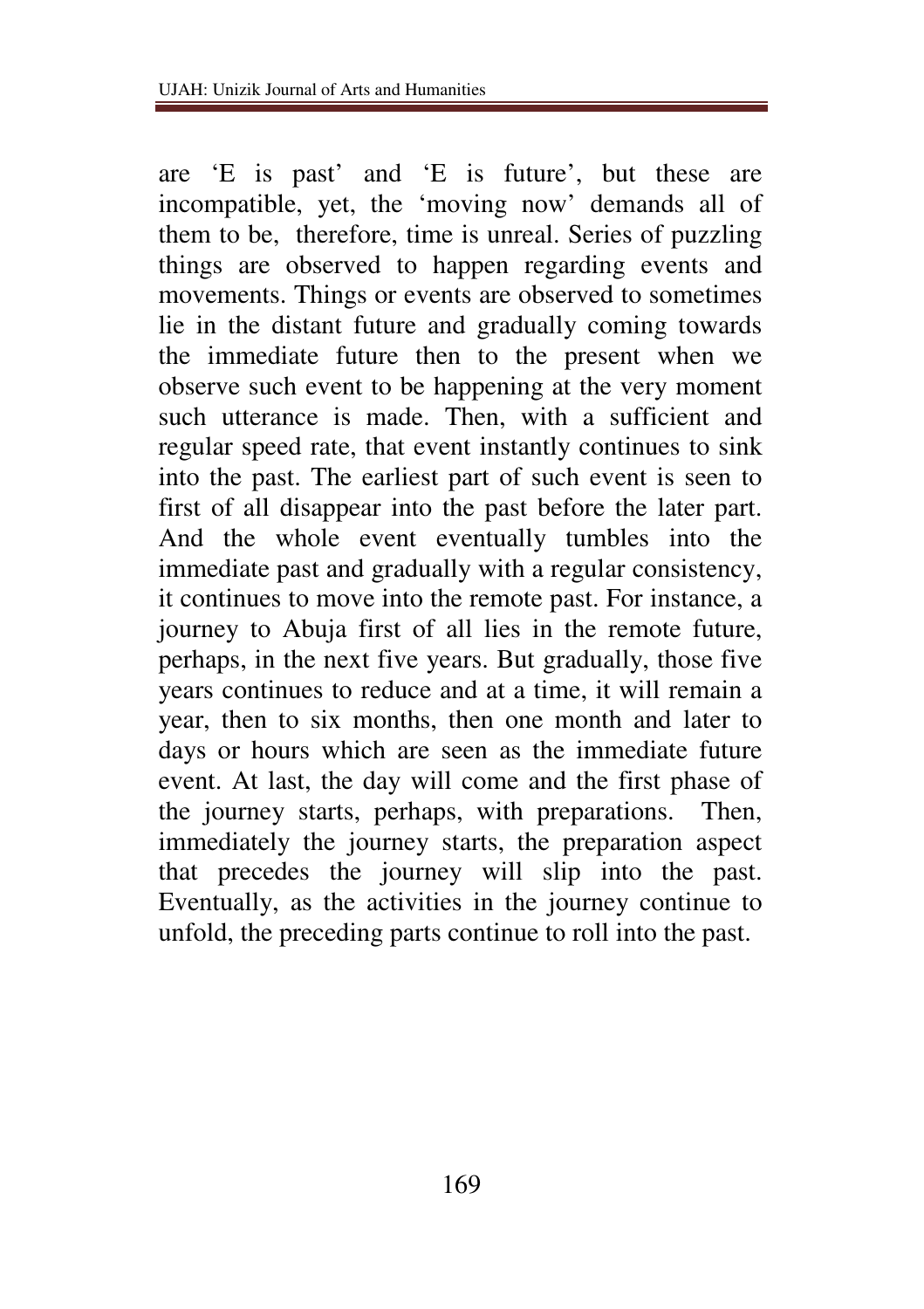## **Broad's Dydic and Triadic Spatio -Temporal Relations**

For C.D. Broad<sup>2</sup> however, facts such as the above are what constitute what is called temporal characteristics, and these facts are seen as the very essence of time. He argued that there are two aspects to which time can be classified. These are duration and temporal relation. The close interconnection of these two aspects engenders the close analogy between time and space. Given this, it will become impossible to explicate time in terms of duration and temporal relations without having to include the characteristics of space. But for him, even though time and space could be understood to share some certain properties, it is not the case that in all the cases what is true of time is true of space. For him, there are certain relations, which are true of time but not true of space. One of such relations is that of *triadic relation* of *between*. Though, the relation of *between* occur both in time and space, but there is a profound difference. For instance, for spatial relation, we can say that *Ikire* is in between *Ibadan* and *Ile-Ife*, and for temporal relation, we can say that my writing this paper is between the experiences of sleeping. There, for Broad, lies a profound difference between the spatial and temporal relation.

The above example of temporal relation of *betweeness*  can be analysed into a dyadic relational couple. For instance, it can be argued that the experience of eating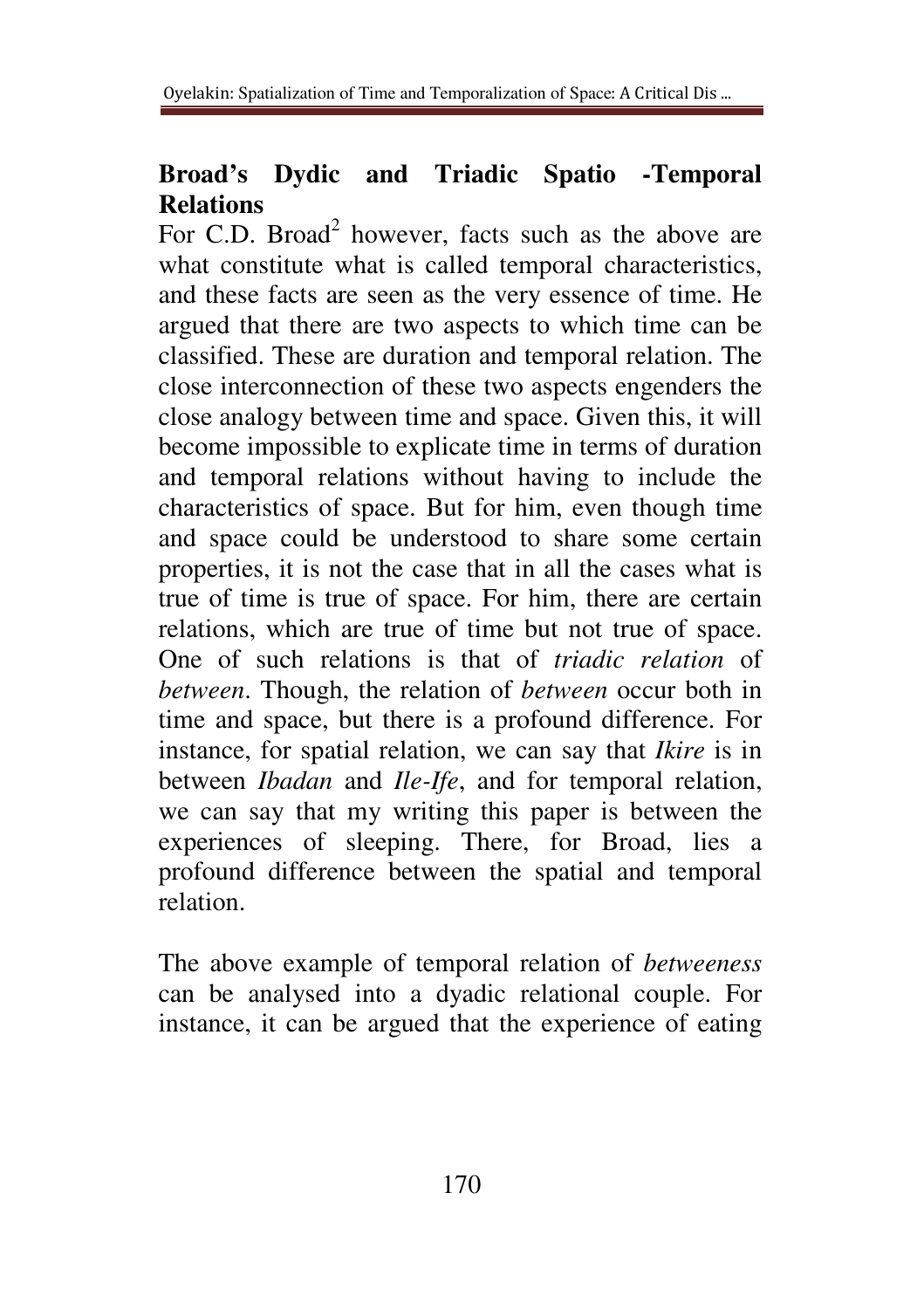my dinner preceded my writing this paper and writing this paper preceded my sleeping. The argument is that such a translation of a triadic relational fact, done with temporal relation of *betweenes*s is not possible with spatial relation of *betweeness.* In fact, when one considers the relation of *south of* or *north of* in spatial relation, we have: *Ibadan* is south of *Ogbomosho*, and *Ogbomosho* is south of *Ilorin*. Comparing this with the temporal relational fact, one discovers another difference. While temporal relational fact does not require any external references, spatial relational fact does. The relation *south of* involves a reference to some third term besides those mentioned. Those third terms are either the sun or the compass needle. But in the case of the temporal relation of *earlier than* which is a genuinely *dyadic relation* that directly relates two experiences of the same person, there is no reference to some third term. The point above bothers on the fact that this *dyadic relation* is intrinsic to the series of the temporal experiences which constitutes a person's mental history. But this is without any reference to any third term. The *spatial relation series* does not contain this intrinsic property of the *dyadic relation* except with a reference to some external third term. The intrinsic relational series in the temporal relation is contained in two intrinsically opposite directions, *earlier-to-later* and *later-to-earlier*. But, there is no such intrinsic direction in *spatial relational series* without reference to external motion along the line, therefore to time, by reference to right or left hand of an external observer.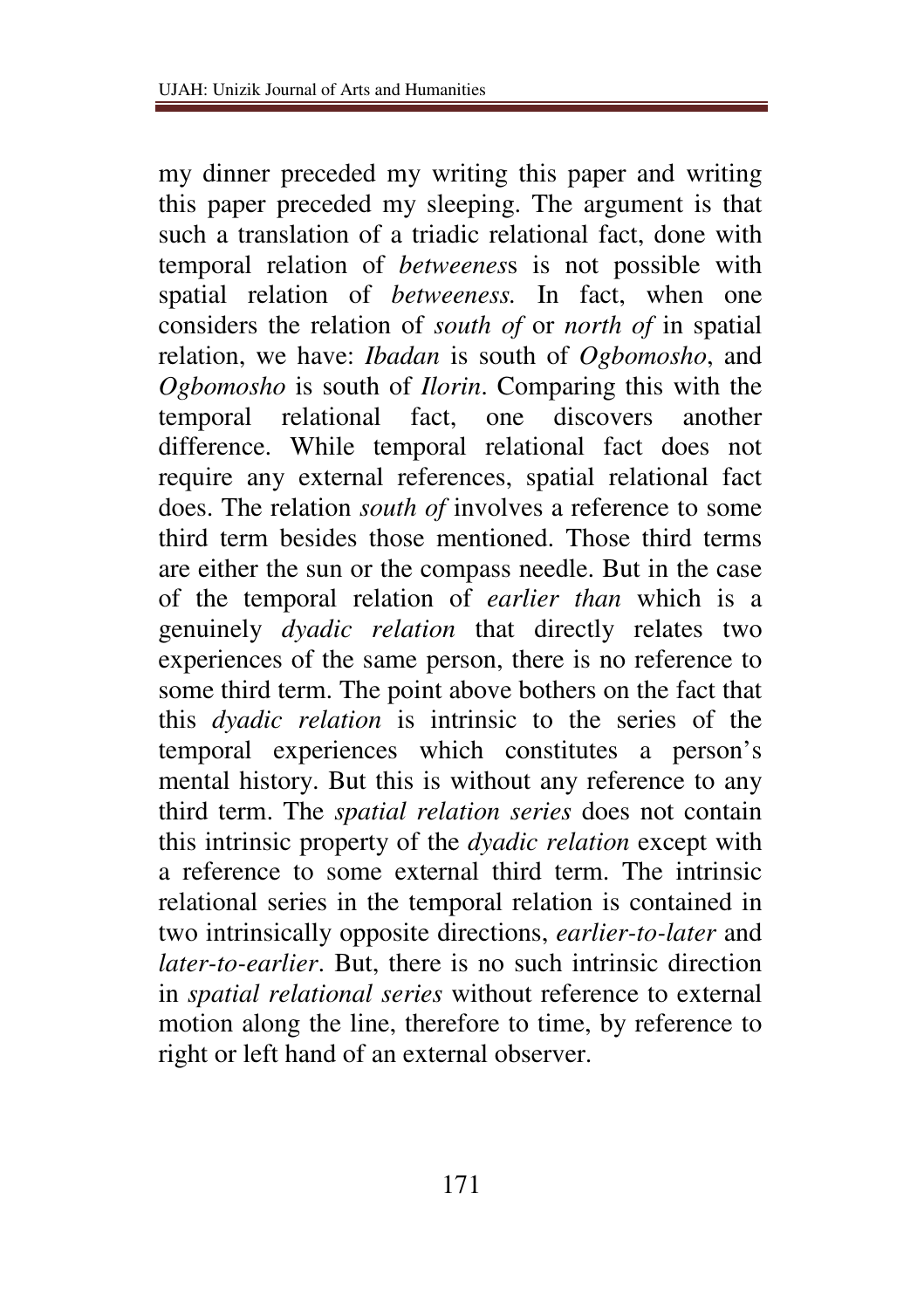In spite of these obvious differences in spatial and temporal relations, Broad argues that there are instances when spatial relations presuppose temporal relations. For example, the ideas of shape and size are spatial in nature because they are ascribed to particulars. But it should be understood that these particulars persist through periods of time and also have histories of longer or shorter duration. Besides, one and the same thing can have different determinate shapes and sizes at different time in its history. Then, we have to divide its history into short successive phases during each of which its size and shape are sensibly constant. Or if the thing is very rigid and remaining unchanged, in shape and size over a long period of time, then instead of referring to a particular moment, we refer to a regular and constant shape and size which it sustains at every moment throughout such long period. In one word, the argument is that the notion of size and shape as applied to bodies cannot be successfully explained without an explicit reference to temporal characteristics/relations. Broad's argument on the transitory nature of temporal fact bothers on the characteristics of pastness, presentness, and futurity and that every event is continually changing in respect of these characteristics. In the first instance, he identified the determinacy of these characteristics with our use of languages, especially the use of tense or a temporal copula with some certain temporal adverbs. Then for instance, it may be said that (a) I had my dinner lately, I am writing now, I shall be sleeping soon. (b) The other way is through a single uniform copula and temporal adjectives plus some adverbs that take three different forms. Thus, it may be said that *eating my dinner is just*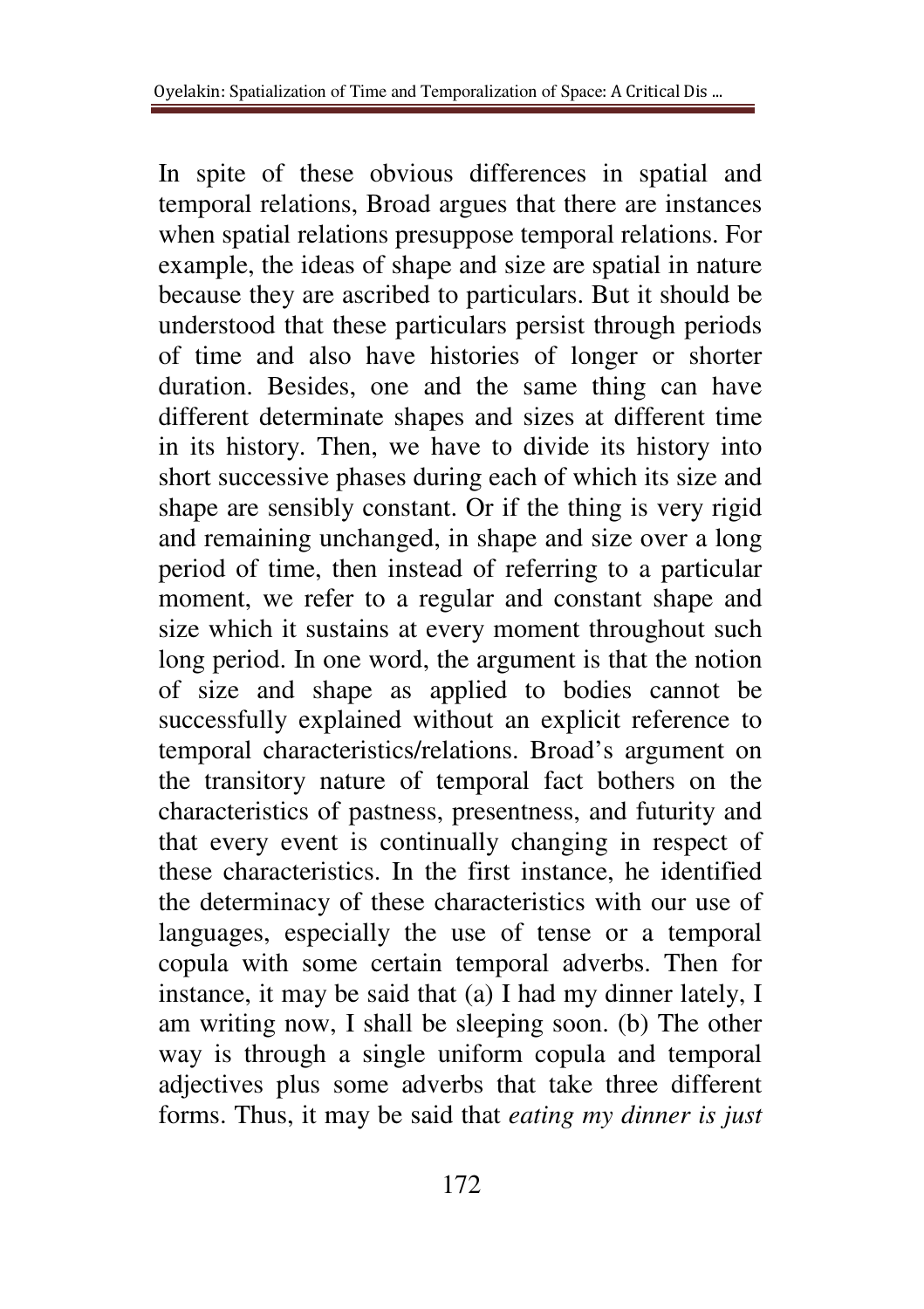*past*, *my writing is present*, *sleeping is slightly future and so on*. Though these forms of expressions are not naturally common but, according to him, they are intelligible.

The major point we can make out of this is that what is called the presentness is highly transitory. This is because there is no particular time to point to as the present. As soon as it becomes the present from the future, also it instantly moves into the past even before we are able to point to it. But pastness and futurity might be seen as the two extremes of temporal relation, which can be pointed to in time. Presentnesss could then be seen as the connection between the future and the past. You can have immediate past or future, though both are also in continuous movement of change. The above goes with Broad's argument that these temporal characteristics are relative to the speaker. This is because it highly depends on the temporal state of the speaker and the experience he is having at a particular moment. But, it could be instantly understood here, I think, that since what is called the present is continuously transitory and never static, then it might be difficult to refer to a given period of time as the present. However, this point might be difficult to hold in view of our linguistic scheme. There is the principle of *minimum mutilation* to our *scientifique*-linguistic system.How, for instance, can one argue that there is no present? Is the event of my sitting in front of this system and typing now not present? What other means to determine the present than the event happening at the time the actor is expressing himself? But, I think every event is supposed to be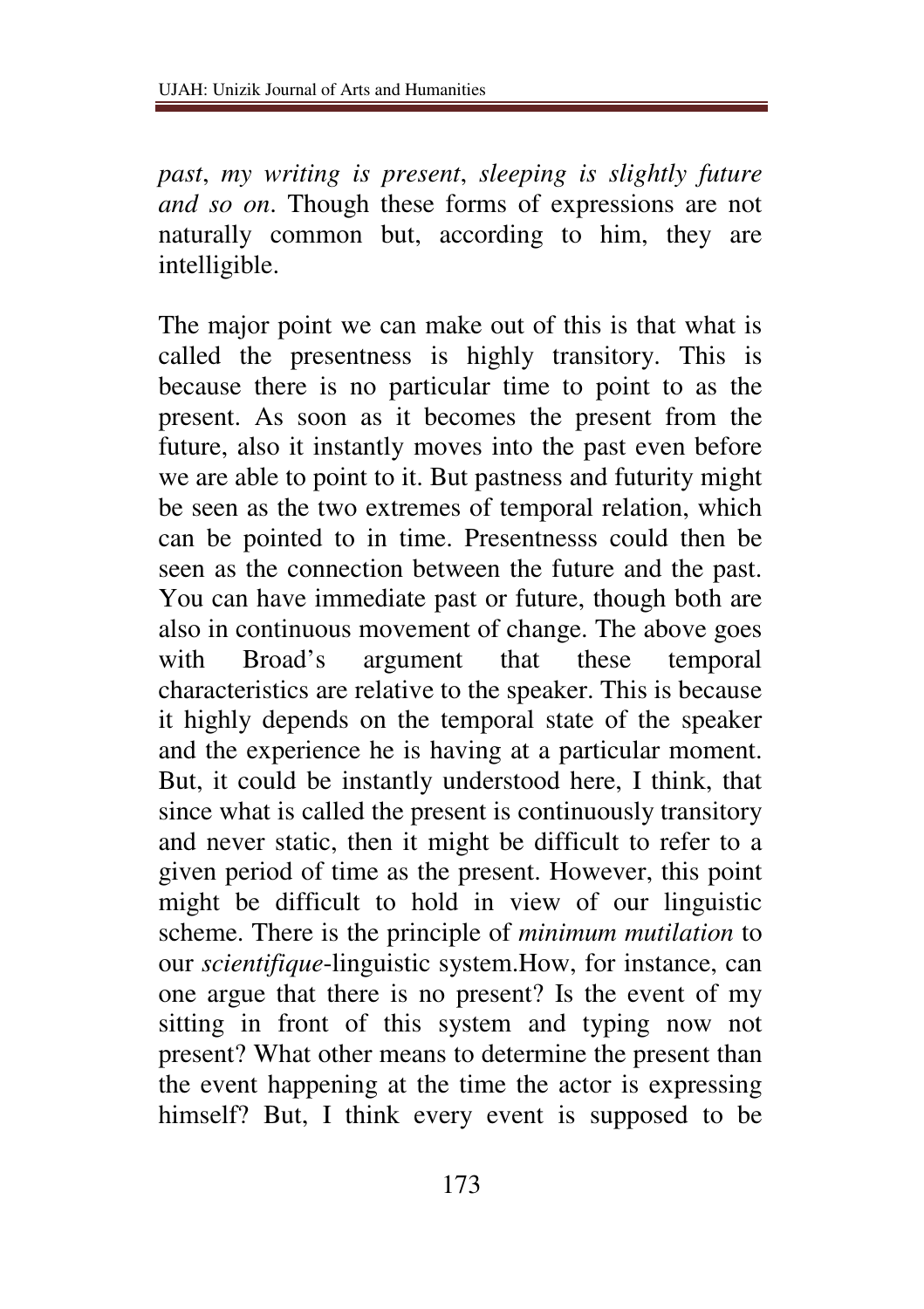capable of being divided into the three temporal divisions. These are; the past, the present and the future. In that case the event of my sitting in front of this computer now can not wholly be said to be present. This is because it started in the past, it is happening now and it is going to end in the future.

One thing is clear however in the division of the event that is happening now; there is the present aspect of it. If we are able to show it, we would have been able to show contrary to Broad that there is presentness in the temporal series or relations. An aspect of the typing is past. And certainly an aspect is now present. And an aspect of it is also in the future. It is agreed that all the aspects or series are in constant change. It must also be agreed that at least the pressing of the last key on the keyboard, must occur in the present before it becomes past. But we may be challenged to prove how such presentness might be determined, because it may also be argued that the pressing of my last key is in itself an event, and it must also be divided into the three temporal relations of pastness, presentness and futurity.

To this, for our clarification, we want to use, as our example, the man-made clock. Perhaps, presentness can easily be analysed with this. When it is 5 0'clock, we say that at present it is 5 o'clock, and when it is quarter past, we confirm it as what is present. But we may still be asked; are these events present? It may be argued that when we say it is 5 o'clock, the second would have changed and then it is no more present. However, it is possible at least to conceive of an event when the hour,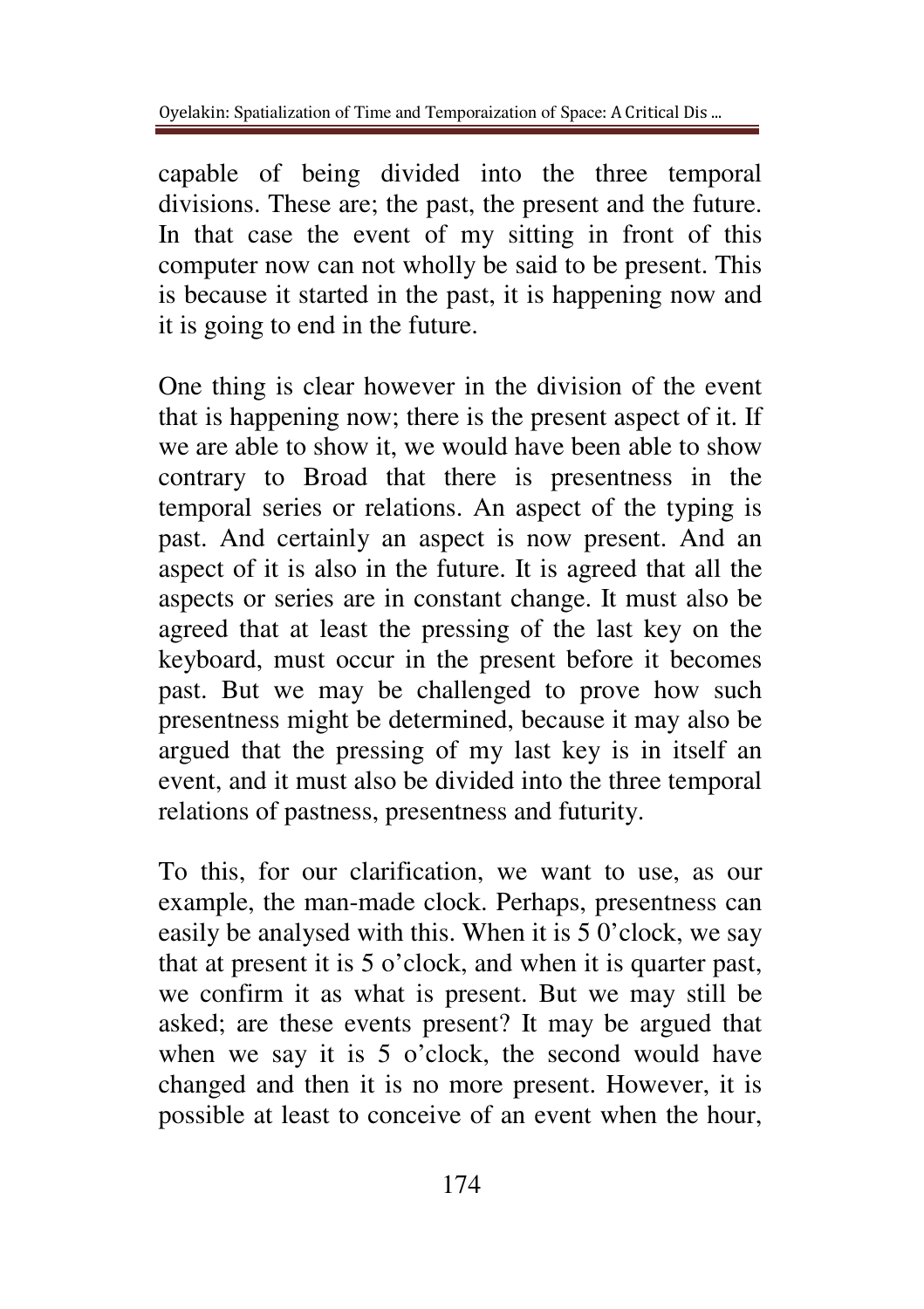the minute and the second will be exactly 5 o'clock. Then do not we say that such event is present? Our opponent may still insist that such event is not present because at such a time, the milli-second can not, at that very instance, be in the present, because by the time we say that it is at present 5 o'clock, the milli-seconds would have quickly changed, making the event to have become past. But such progress will certainly lead to an infinite regress. This is because appeal would be made to further divisions of seconds. The point is that at a particular moment in the constantly changing series, there is the presentness marker.

At this point it would be certain that time is infinitely divisible. And if time is infinitely divisible, it may appear difficult to determine presentness. And if there is no present then we can not be so certain that there is the past and the future. And if the existence of these is uncertain then how can we be certain of the existence of time. It might be safe to conclude with McTggart that certainly there no time. This conclusion raises a big question against our conventional belief about time. Is there no time? For a possible answer we have to look elsewhere in Findlay's conception of time.

### **Findlay's Concept of Time and Linguistic Usage**

The major attempt and aim of Findlay's<sup>3</sup> paper is not to offer a solution to the problem of time but to show that the difficulties which worry us have their origin in our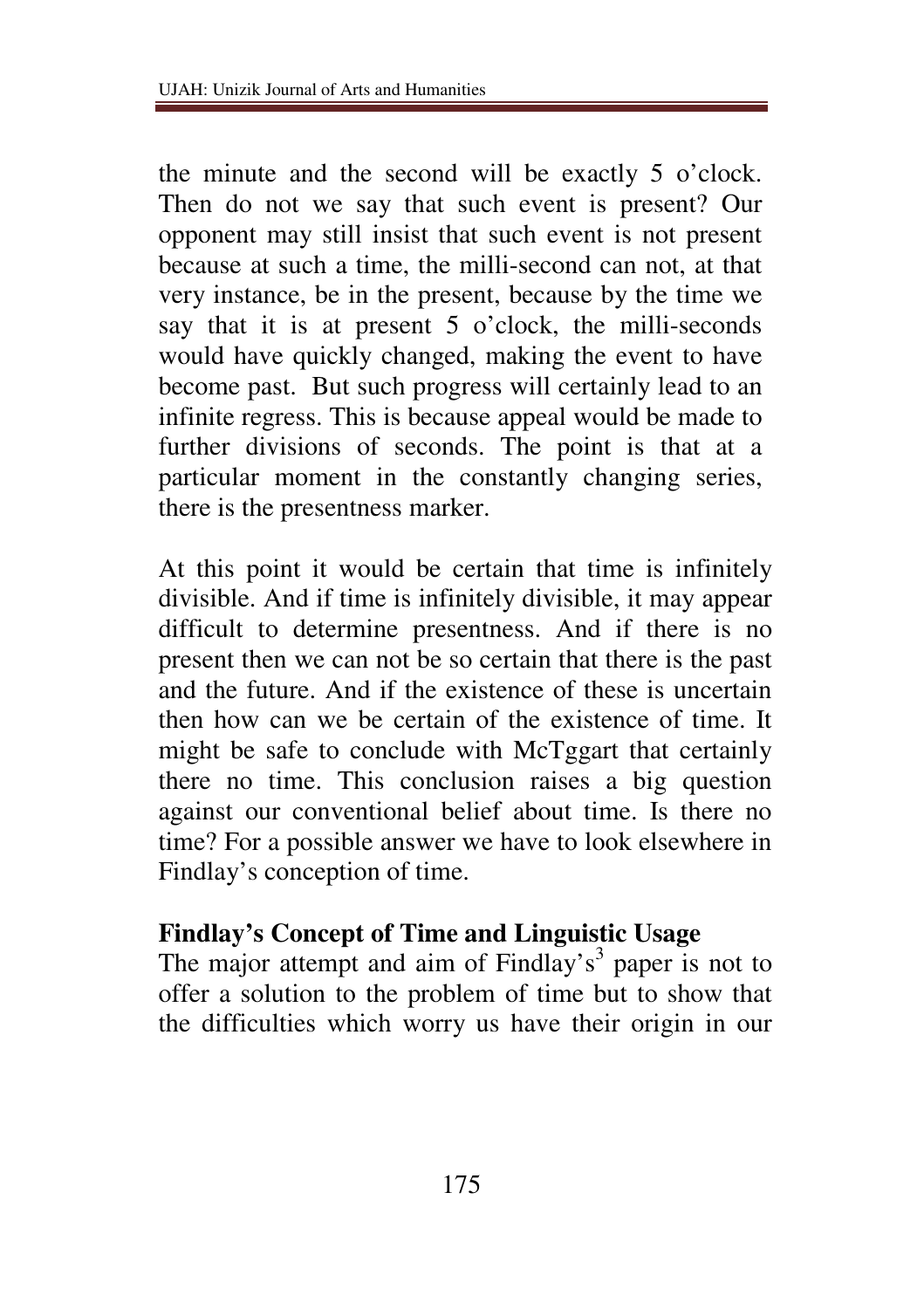ways of thinking and talking. For him, in our ordinary life, we do not see any difficulty in comprehending and using time. This is because we mostly and simply use temporal statement such as 'this lasted longer than that, this took place at the same time as that or this has just happened or that will happen soon'. However these temporal statements create problem for some people which make them claim that time is paradoxical, contradictory, or mysterious. This has led to some cogent questions on the concept of time and its nature. For Findlay, it is odd for people who have spent all their time in temporal process to profess a difficulty about that time as if they are "visitors from eternity". The cause of such a difficulty is what the paper aims at clarifying. To a question: how is it possible for that which is the case to ever cease to be the case?, he provided an ostensive answer but considered it unsatisfactory because, it is like an appeal to experience to which the questioner also has access to and observe. But for him, this is one of the easiest ways to settle the question. Findlay argued that most puzzles are not really problem but our lack of linguistic clarity and harmony which make our understanding of such common issue unclear and unsatisfactory. The best way to deal with such a problem is to understand and clarify the cause(s) of such puzzles.

Findlay, however, identified the problem or puzzles of time as an important philosophical point of interest. He first of all identified the problem of time with our linguistic usage. For him, linguistic terms or propositions are used in variety of ways depending on the persuasion of our environment and the need of the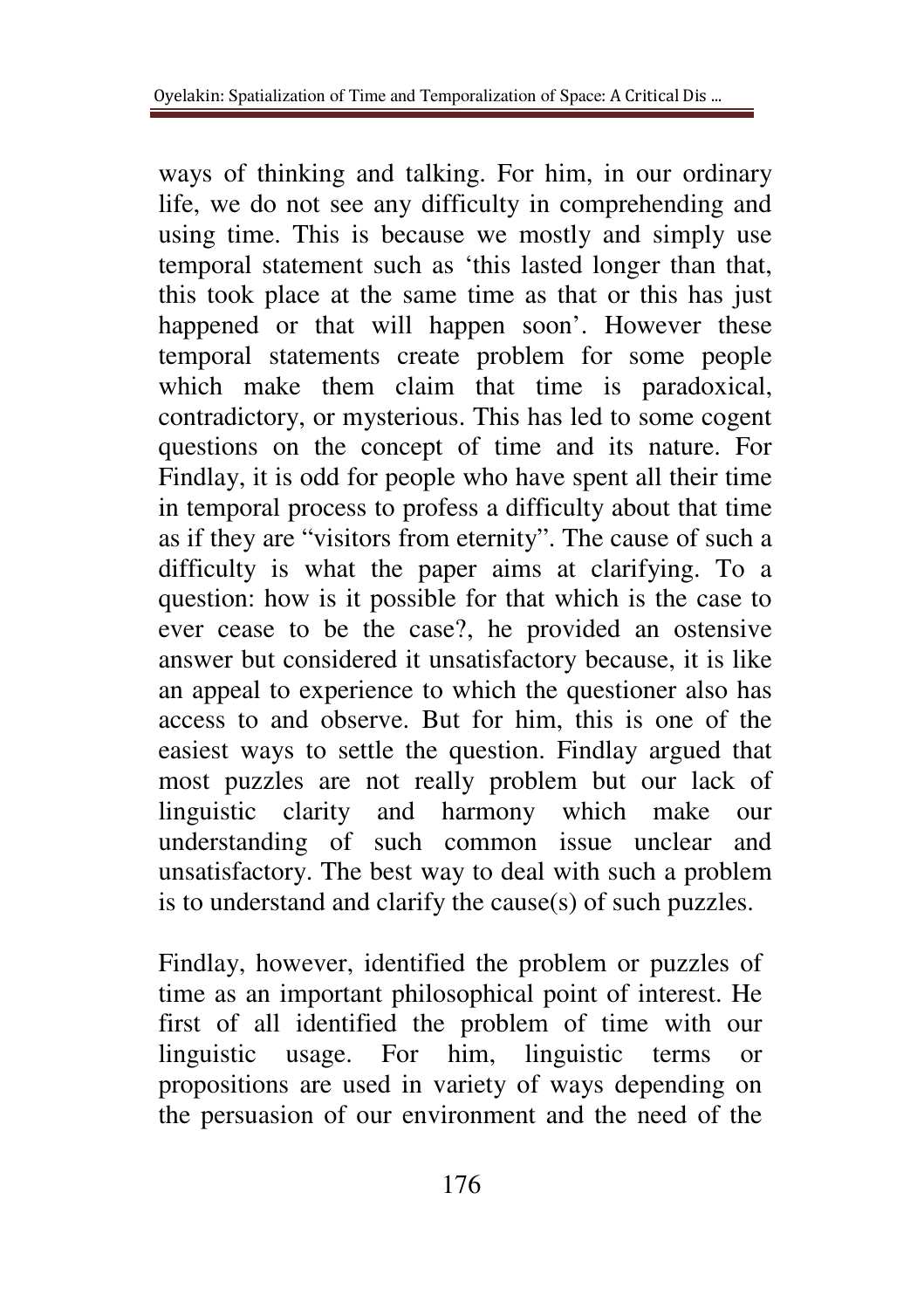time. For instance, a person may be so persuaded to use a certain linguistic locution in a very wider and even novel sense with the belief that such certain linguistic statement may be used to apply to or to cover a wide range of directions or everything without any noticeable and clear boundary. Linguistic statements may also be employed in a very narrow sense, obeying the laws of strictness and consistency in which case such speech or statement may be used that they apply to nothing. An example of a widely use of linguistic terms is seen in Leibniz's monadology (monads) which are used to explain the knowledge of everything. Both instances of linguistic usage are the causes of problem of linguistic understanding which lead to paradoxes or contradictoriness.

In relation to time, he argued that it is possible to use temporal term 'present' in stricter manner such that it applies to nothing. Or at best it may apply to a novel or an artificial thing. Ordinarily, we use the present tense with the temporal adverb "now", including other temporal terms denoting imperfect past and imperfect future tenses and words such as "then", "at that time", and so on. Examples of events that depict presentness and last a considerable time are; "Obasanjo is ruling now" or "The national Anthem is being sung". In such a wider sense, we use present tense to include events which started happening in the past but is in a continuous series till the present. This is because of our belief that a whole cannot be happening now without part happening at the same now.But when present is used in very strict and narrow sense, it may be difficult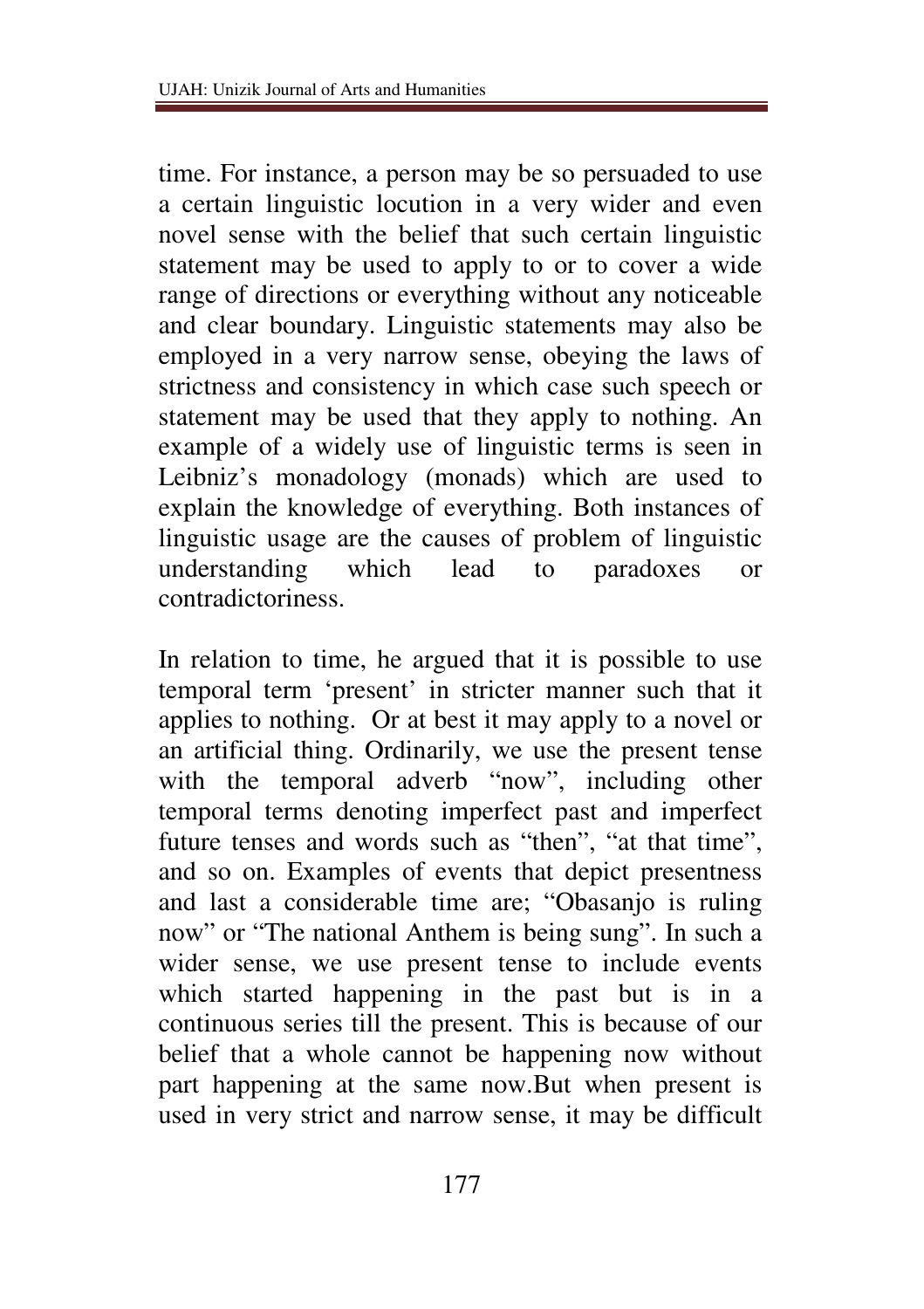to agree that any event which takes a certain period of time to happen does so at the present time. The strict speaker, Findlay argued, will identify the temporal present only in happening which was so short that it took no time at all. In that wise, strictly, any event that takes time can not be said to happen at present. This means that present event cannot be temporal, since any event that takes time must have had part of its time in the past and some in the future. This therefore implies that no event happens in the present or rather that any event tagged with presentness must be such that it takes no time at all. For him, this is a wrong application of "present", which is meant for a fairly long duration, to a one with no duration or a short one. Then the result is turning a serviceable and meaningful way of talking to its opposite. Ordinarily, all events take time but logically or mathematically, timeless event may be proved. However, referring to timeless event as "present" might affect our speech habit since we may refer to them as those timely ones or as happenings we could point to. This tends to raise many confusing and unanswerable questions.

Now, Findlay argues that the problem with the concept of time is in the way we use our language, i.e. that we use our language in both narrow and broad senses when we refer to the concept of time. And since Findlay's identification of two ways by which we use our language in relation to time could not be said to have provided an answer to our question of time, then we think that the solution that Findlay might want to proffer is that we can use language in a mid- way between the narrow sense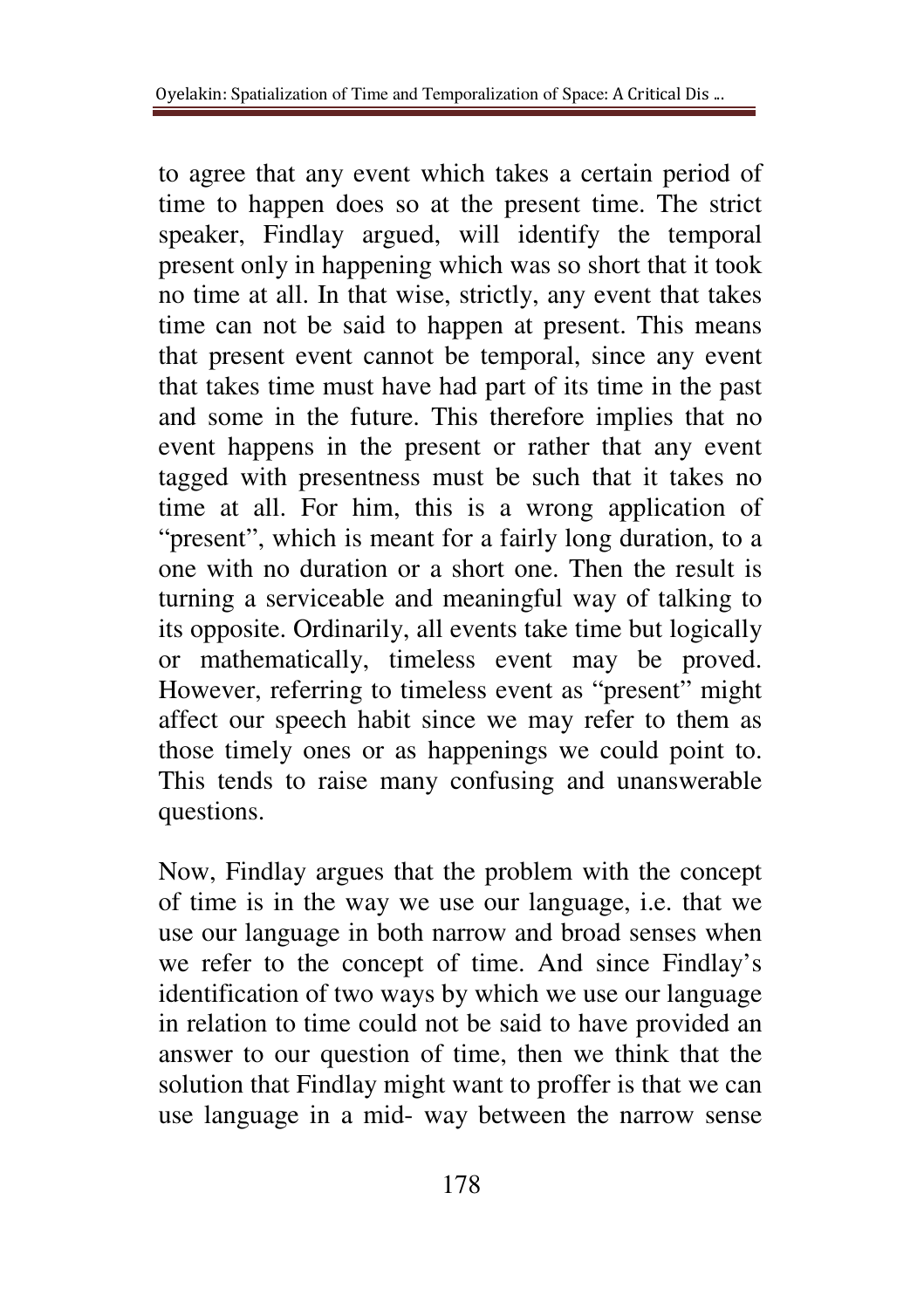and the wide sense so as to solve the puzzle he identified with time. However, our problem here is about how we are to get the mid-way between the narrow and the wide sense, and even supposing that we are able to find a midway between the narrow and the wider usages of our language, the question is whether such mid-way use of our language will be able to solve our problem. In view of this one may think that the problem is not with the concept itself but with our use of language. Then, one may think the solution will be to probably re-analyze or rephrase the whole system of our language including concepts, in such a way that we will use the concept time not as an abstract term, as it has been used earlier in our language, but in relation to particulars in our empirical world. So that when we use the concept time, we do not mean more than the relations of changes among particular objects or events at some certain periods. This may demand that we delimit our reasoning about time as an abstract term so that we will not be led into antinomies.

**Findlay's Response to Augustine's Objections on** *Time*  Findlay then responds to three problems raised by Augustine<sup>4</sup> about happening which is timeless as being referred to only as present. The first problem is that events with zero duration will just be nothing. And if the duration of an event were reduced to zero then it is impossible for something to come out of nothing. He argued that the Augustinian argument confuses tangible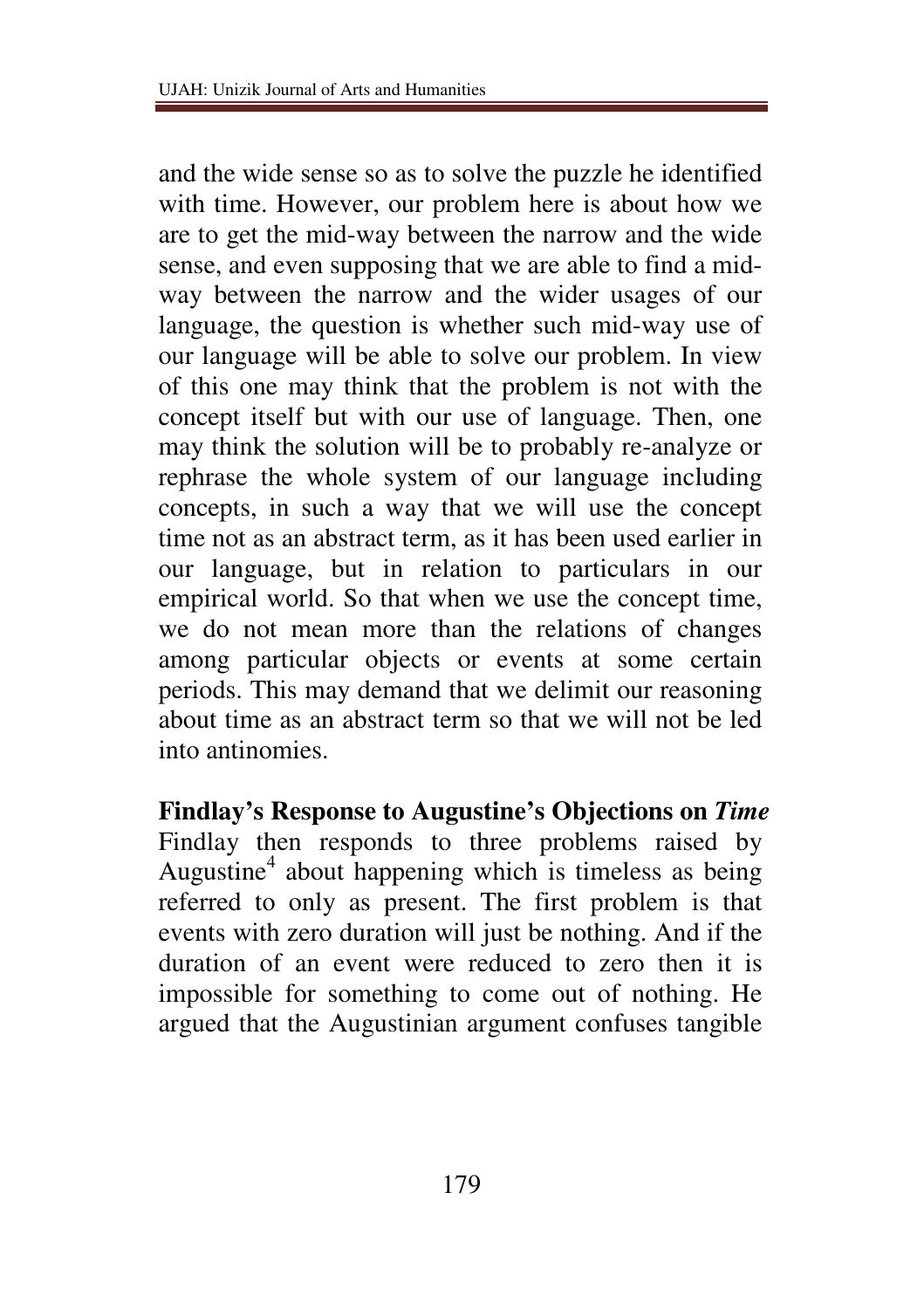object like house and the connection with its parts with the abstract entity of time and event. It is unreasonable, for instance, to think of attempt to amass wealth from a zero contribution. This is not true of abstract event and time duration. For concerning time and happening, it depends on how we want to talk since we are free in that wise. We may claim that events which take time are made up of events which take no time.

Second, Augustine argues that happenings which take time are in separate stages. Then, it is difficult to say of event which has scattered stages to amount to anything or form a whole. Findlay argued that there is a difference between tangible entities such as houses, mountains, and so on and events, and time. While we may say that it is impossible to have a house with scattered parts, it is impossible to say of events that take time that its parts are present together. This is because events happening in time are different from houses or others. The parts in the houses co-exist together while the parts in events are said to be successive to each other.

Third, Augustine argued that an event that occurs in time includes some of its parts either in the past or future. Then how could such an event be measured? How do we measure it and what do we measure? Even the part present is in rapid change then he concluded that attempting to measure such is a futile one. Findlay objected that there is a considerable difference in a coexistence whole and a successive whole. Successive whole might have certain part in either the future or the past. But, to take care of the nothingness of the past, he claimed that even though there are some events which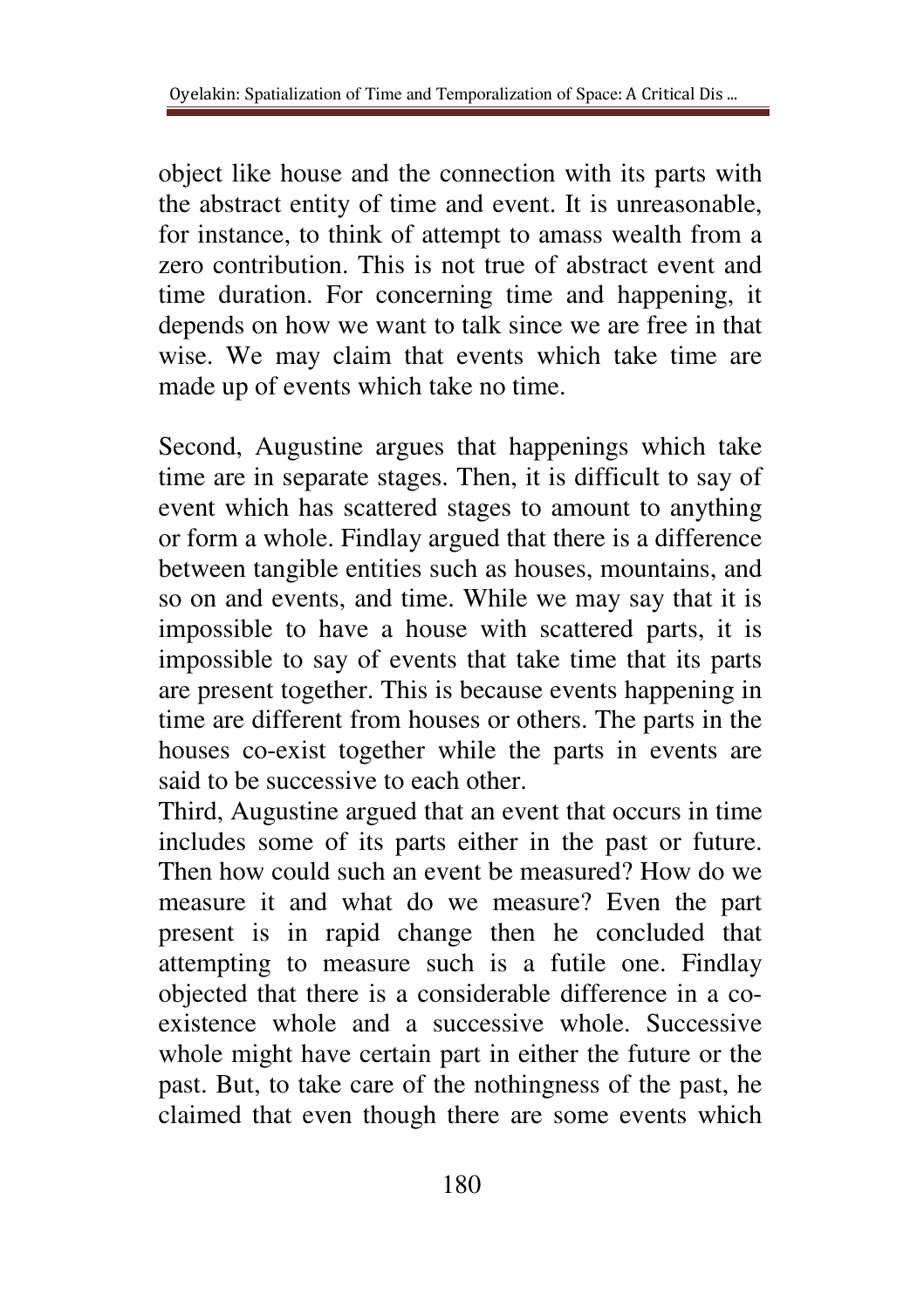occur with succession in the present and are measured as a single whole, we may equally measure long event by going into their history. This makes him claim that the past may be said to subsist or exist since without claiming this, we may be precluded from extending our findings to the past as the nothingness of bachelor's childlessness prevented further findings. But in the case of past events, there are various ways of establishing what had happened. He also argued that we can not revisit or resist the past like we can revisit Abuja or reviving a drowning man.

However, Findlay argued that we might deny the foundation upon which Augustine's problems stand. And that will mean that we can deny that there are events which happen without time. For instance, when we talk of parts in ordinary utterance, we do not use past and present as terms there. Also, there are events which happen as a complete whole and this is also in agreement with our ordinary usage. The idea of part by part unfolding of event has also been questioned as that which does not correspond with nature of human brain because there is a limit to which human judgments and understanding can follow infinite division of events. And he further argued that if the problem of zeno's paradox is brought under this consideration, it will be certain that no motion or change in time will be possible for it would be impossible to cover the infinity of the division of time. However, even if any thing stands motionless, he argued that such a thing is still an event in time. So in both cases, events in time cannot be totally denied.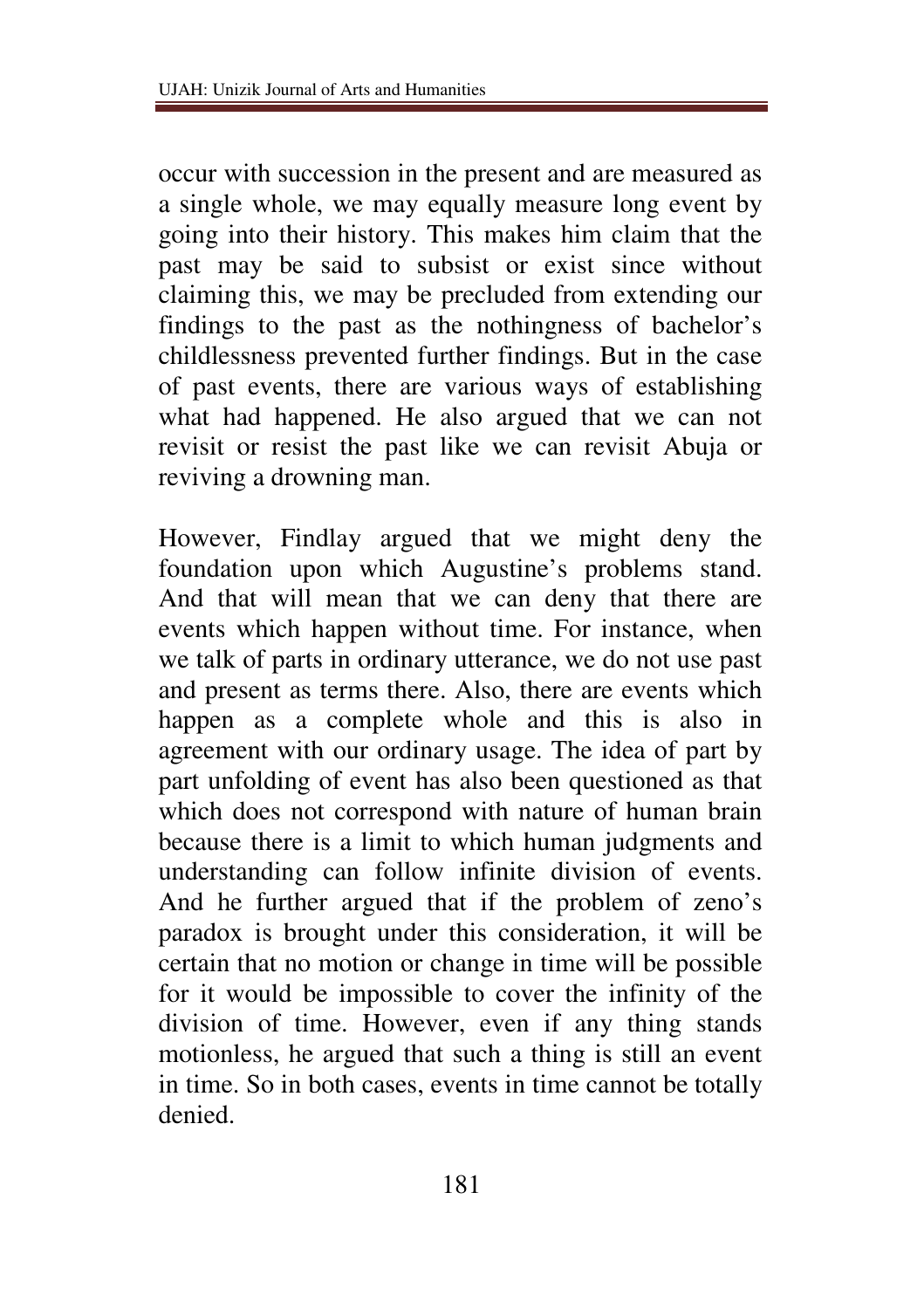#### **Nelson Goodman's Idea of** *Time*

Nelson Goodman<sup>5</sup> approached the problem of time and space from a linguistic point of view. For him, in our ordinary utterances we indicate time of event by the use of some words such as now, yesterday, next week, past, later, or by the use of the tense of verb. We use these time indicators to express a statement indicating a distinct time of event as opposed to general and timeless expressions. For instance, Obasanjo is in Abuja now is a time specifying statement different from x is yellow which is a timeless statement. He identified the commonest indicators and temporal indicators. Examples of personal indicators are, 'I', or 'me' which refers to the speaker and certain others in that circumstantial context. 'You' is an indicator referring to the listener. 'I love Nigeria', 'I' is a personal indicator.

For spatial indicator, there is 'here' or 'yonder' and so on. 'Here' as a spatial indicator names a particular region or place where the indicator is made while 'yonder' refers to a distant region from where the utterance is made. Besides, what a spatial indicator names depends partly upon its context, including an ostensive description that is, by pointing.But the primary concern of Goodman in this context is the temporal indicator. One of the temporal indicators is 'now'. For him, this temporal indicator is just like the spatial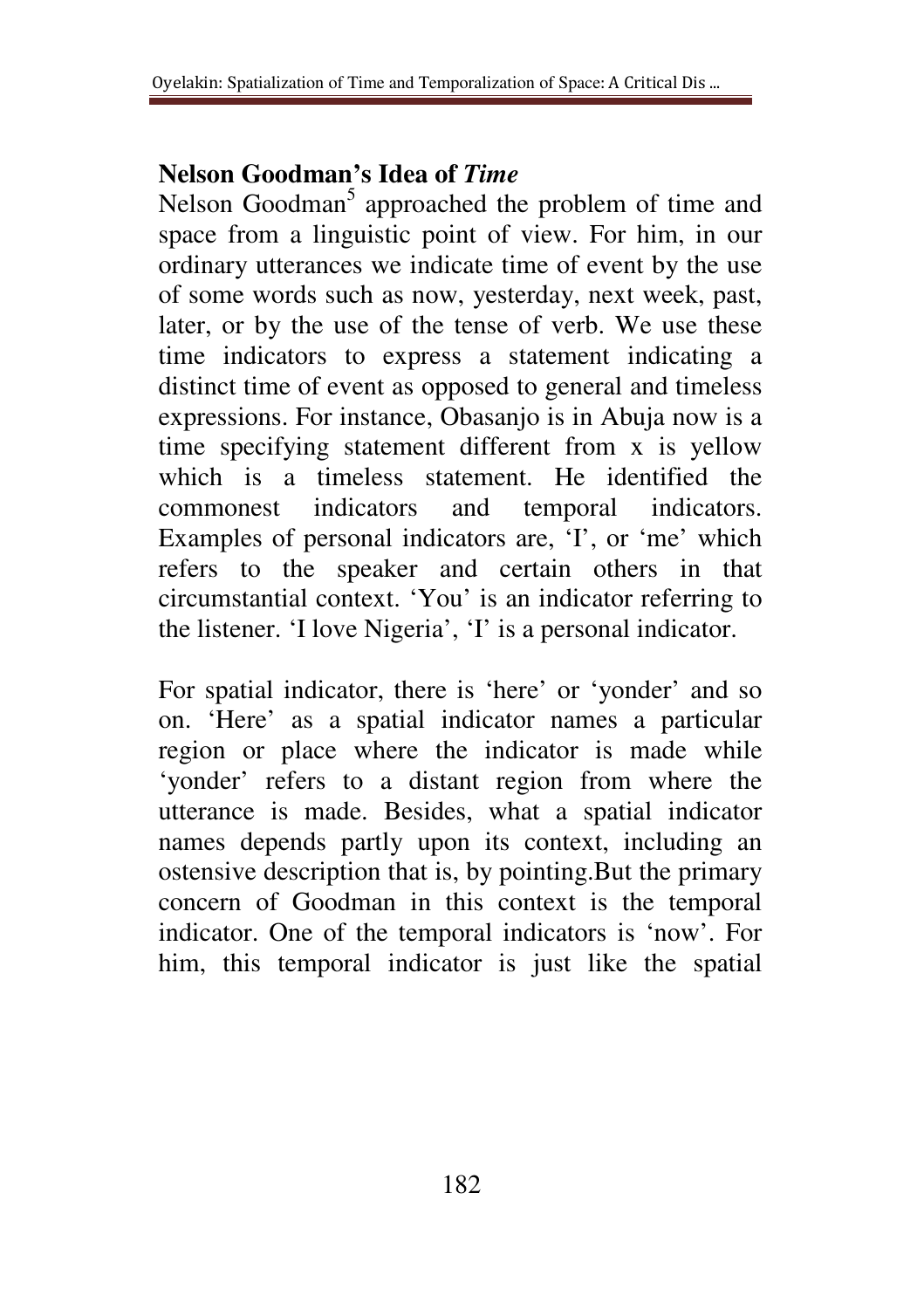indicator 'here'. 'Now' names a period in which it lies. This period could range from a moment to an era. 'Yesterday' or 'soon' is some other temporal indicator which names a period earlier or later than itself. Nonetheless, Goodman places a very important attention on these set of temporal indicators: past, present, and future, simply because they are "frequently abused in theoretical discourse"<sup>6</sup> . The 'present' mostly appears to function like most 'now'; they name the period they lie in and many other varying periods. The 'past' often names a time preceding now or earlier than now. While 'future' names all the time following now (the period in which the utterance is made)

Goodman argued that a given period which is 'past' overlaps and it includes or is included in the period named by any other past. What I understand by this saying is that since time is continuous and events overlap, then, there cannot be a certain distinct event unconnected with any other event in the past. This connection among events created an illusory problem, which according to Goodman, metaphysicians have capitalized on to solve. The illusion is the belief or claim that 'what' is once past is always thereafter past (and that what is future was always therefore future) and which led to treating the past, the future and even the present as if all named the same thing. For him,

<sup>&</sup>lt;u>6 Goodman Nalson; Time and Language, And the Dassage of Time</u>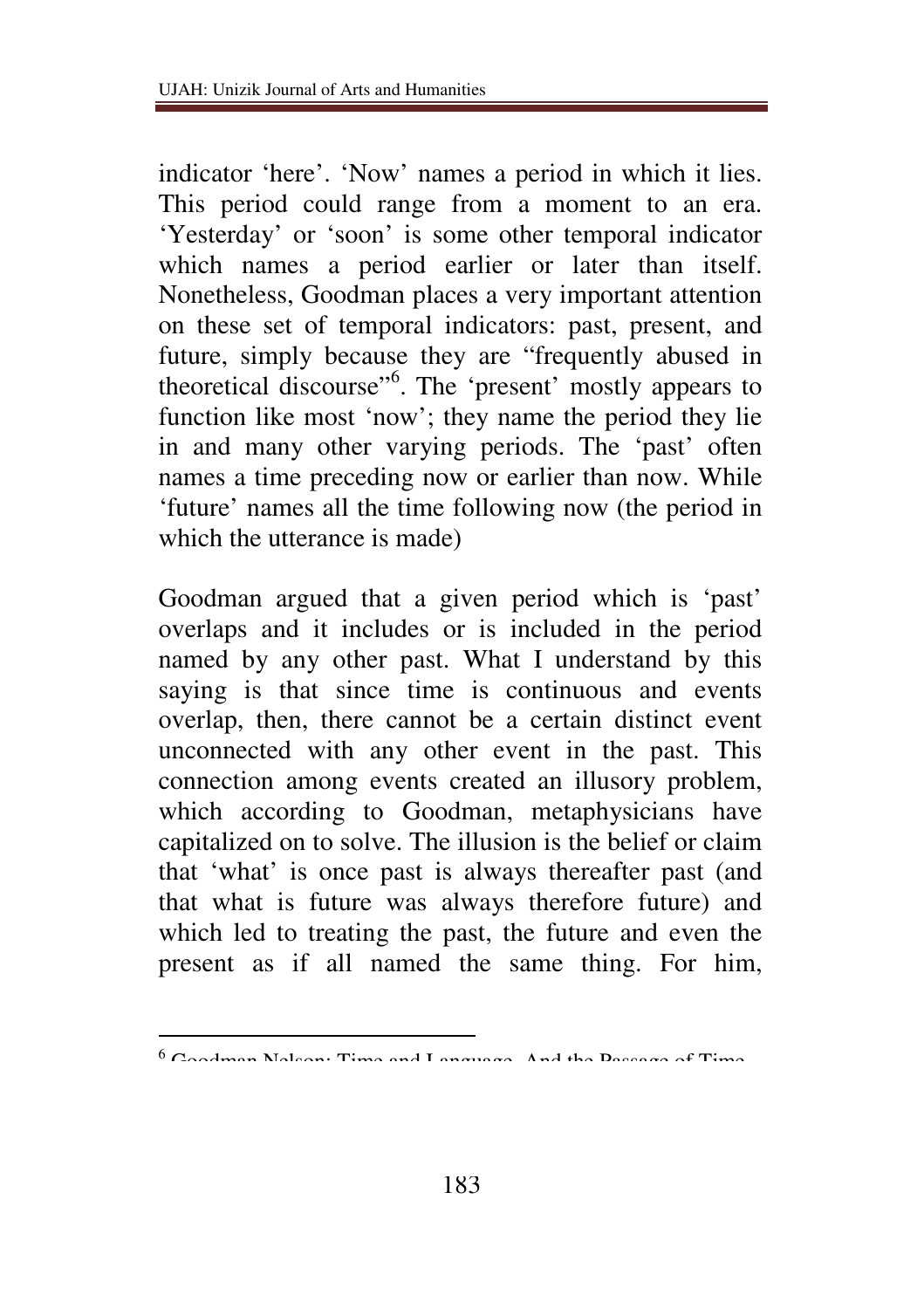c 1  $\pm$  1  $\pm$  1  $\pm$  1  $\pm$  1  $\pm$  1  $\pm$  1  $\pm$  1  $\pm$  1  $\pm$  1  $\pm$  1  $\pm$  1  $\pm$  1  $\pm$  1  $\pm$  1  $\pm$  1  $\pm$  1  $\pm$  1  $\pm$  1  $\pm$  1  $\pm$  1  $\pm$  1  $\pm$  1  $\pm$  1  $\pm$  1  $\pm$  1  $\pm$  1  $\pm$  1  $\pm$  1  $\pm$  1  $\pm$  1  $\pm$  1 Oyelakin: Spatialization of Time and Temporalization of Space: A Critical Dis ...<br>

Also, verbs in some certain sentences may perform the function of a temporal indicator. Example, Jingo stood up to speak. This utterance does not only tell us what is done but also when, that is, earlier than the period of the utterance of the statement. Therefore, a verb in the present tense normally indicates a period within which the utterance is made while a futuristic verb tense indicate a period after its own production. However, carefulness is needed where more than one verb and temporal indicator are used. For instance, 'Randy had been running'. This, linguistically, means that the action of 'running' occurred prior to a certain moment which is in turn prior to the period of utterance. To buttress his argument, on the 'verb' used as temporal indicator, the sentences 'World War II' was present or 'World War II is past' displays two sets of temporal indicator verbs which are never affected by the 'present' in those sentences. And where these verbs appear 'is past' or 'is future' they function equally as 'was' or 'will be'. In most formal discourse, however, most verbs are not actually functioning as temporal indicator. This is even common with generalizations such as 'all men have spines'. This does not denote reference to men in the time present but also past and future.Goodman also argued that at a certain context, some replicas of temporal indicator are not eventually temporal indicator. For instance, in the sentence "we can know, at a given time, only what is past at that time or present at that time, not what is future at that time". For him, the 'past',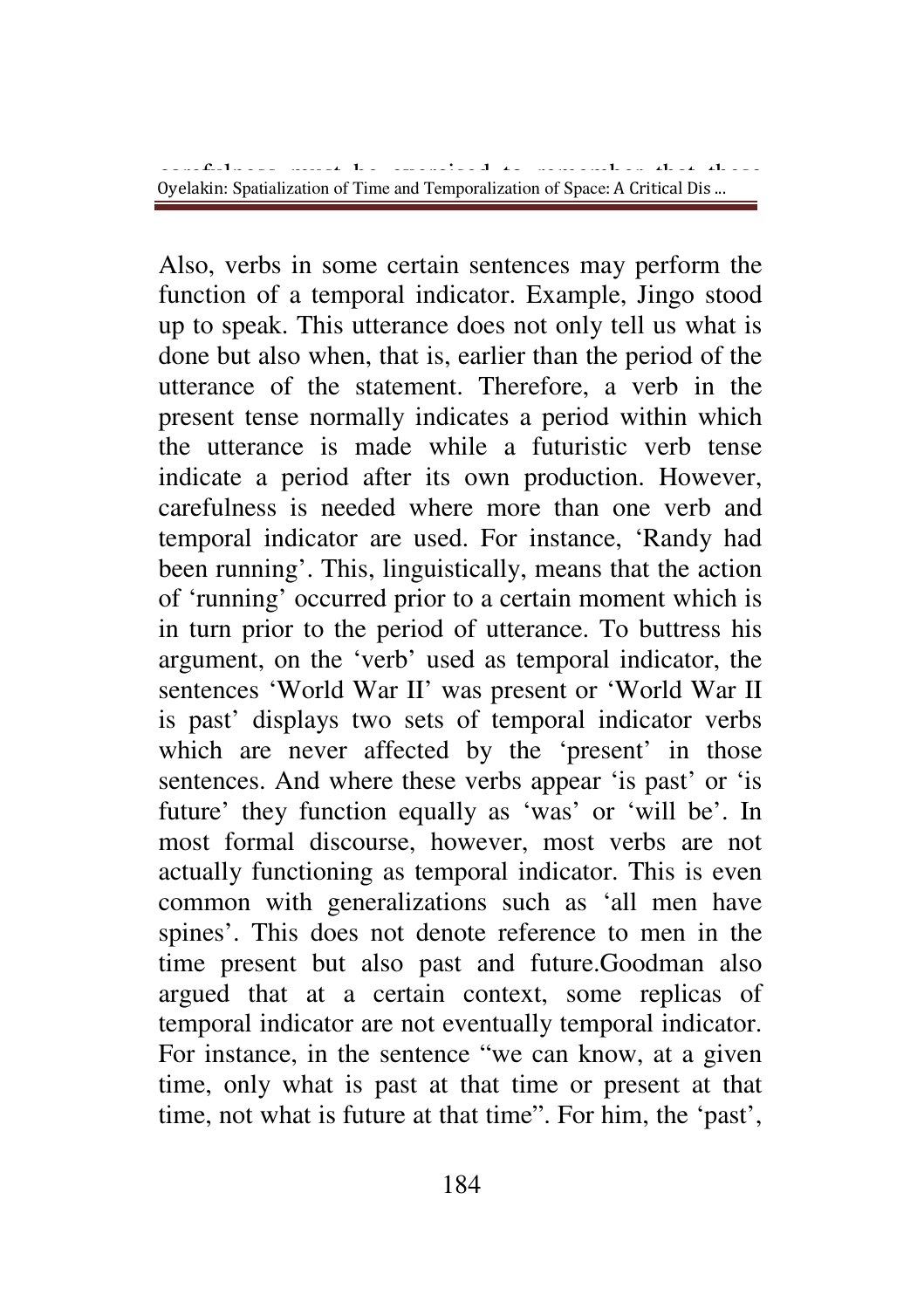'present' and 'future' in the above statement name no times. Instead 'is past', 'is present' or 'is future' are all tenseless two place predicates 'is earlier than' 'is at', and 'is later than'. But he argued that both tensed and tenseless statements have truth values and, besides, both are events in time. In the passage of time, Goodman's major concern is to attempt to interpret the statement that deals with the temporal flow of events. For instance, events are observed to be passing from the future to the present and finally to the past. Things are also steadily growing older and changing in time. For him, we only observe moments and periods in time progressing or moving from future towards the past but time itself does not move or shift its position. It is static in the temporal series.For instance, a certain moment in time is future and later that moment became present and still later it became past. All these occurred in time itself but time itself does not change. For him, the location or the colour or the shape of a thing may change but not its time, that is, moments and periods are observed to change only in time, but time itself does not and cannot change. Things only change in time and not time changing in things.

### **Quine's Temporal Neutrality**

Quine also attributed the majority of problem with the concept time with our ordinary use of language. For instance, grammar displays relations of date as it does not do to relation of position, weight, and colour. This bias of language towards time is shown where every verb used in a sentence must show their tense, that is, relationship between the subject and time of the action.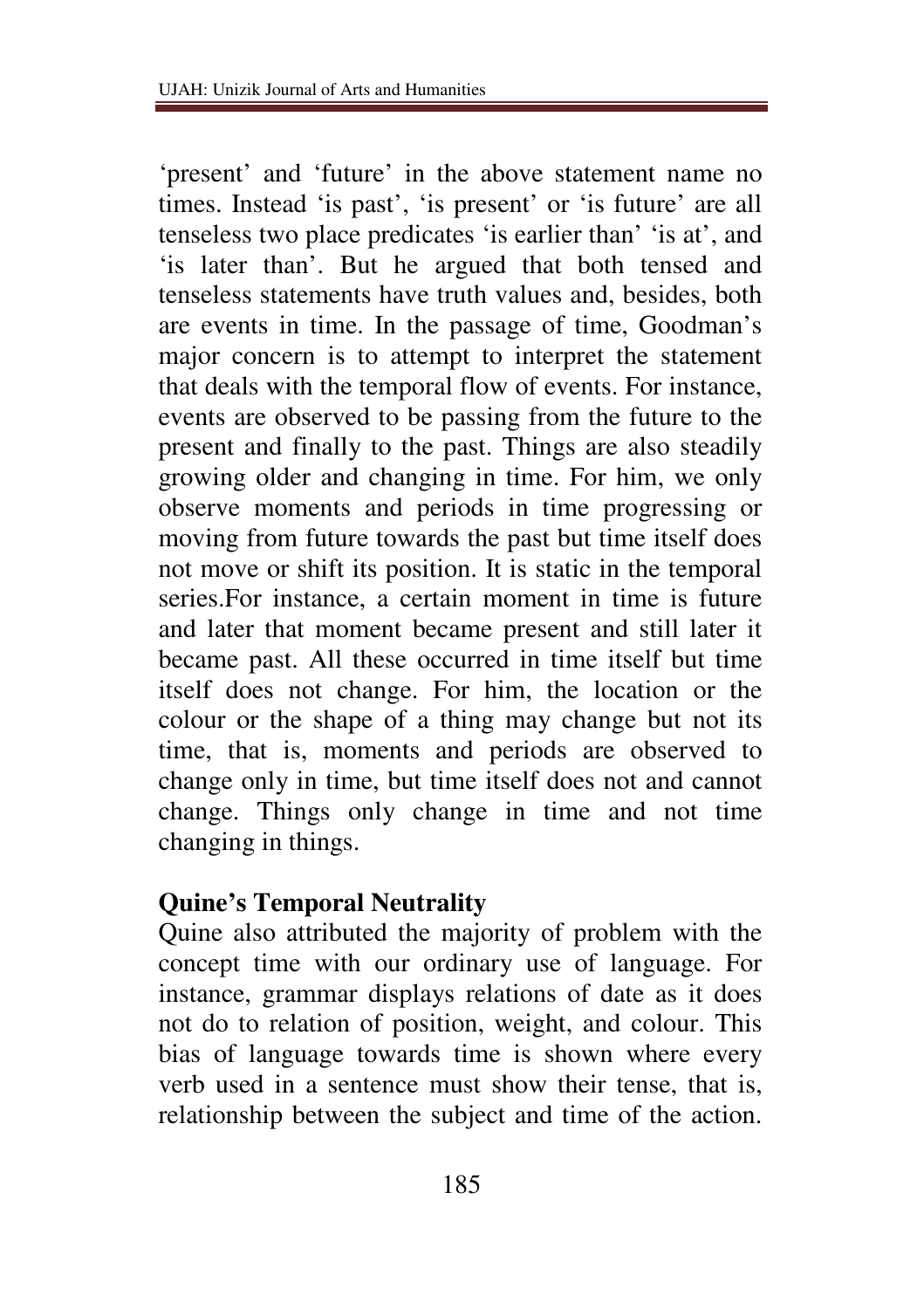Oyelakin: Spatialization of Time and Temporalization of Space: A Critical Dis ...

time, we must drop this idea of 'tense distinctions'. Quine argued that like it is done in mathematics and other theoretical branches of science, a present tense of the verb may be treated as if it is temporally neutral or as being timeless always. This, for him, will free us to omit temporal information or as it pleases, handle it like spatial information. His argument is that if time is treated as equal with space, then all the temporal indicators in the grammar aspect of language (verbs and tense) will be rephrased such as they will be in the timeless present, where words like 'then' or 'now' would then be introduced to take over the time indication of those verbs and tenses. Those words however will just refer to some implicit in the circumstance of those utterances. For instance, "I telephoned him but he was sleeping" will become "I telephone him then but he is sleeping then".

Although, he acknowledged the tendency for such a rephrasing to affect the use of or to distort our language, such effect is not a strange one. It is always done in natural science. *Treating time at par with space*. Then he argued that treating time at par with space will achieve some great things. Applying this to the problem raised by Heraclitus, for him, the moment temporal extent of the river is put at par with the spatial extent of the river, there will no more be the difficulty of stepping into or bathing in the same river twice and also that the river's change of substance at a given place from time to time comes to be

<sup>7</sup>Quine W.V. (1964) Time. In J.J.C.Smart (ed) *Problems of Space and Time*. New York: Macmillan Publishing Co., INC., p 370-374.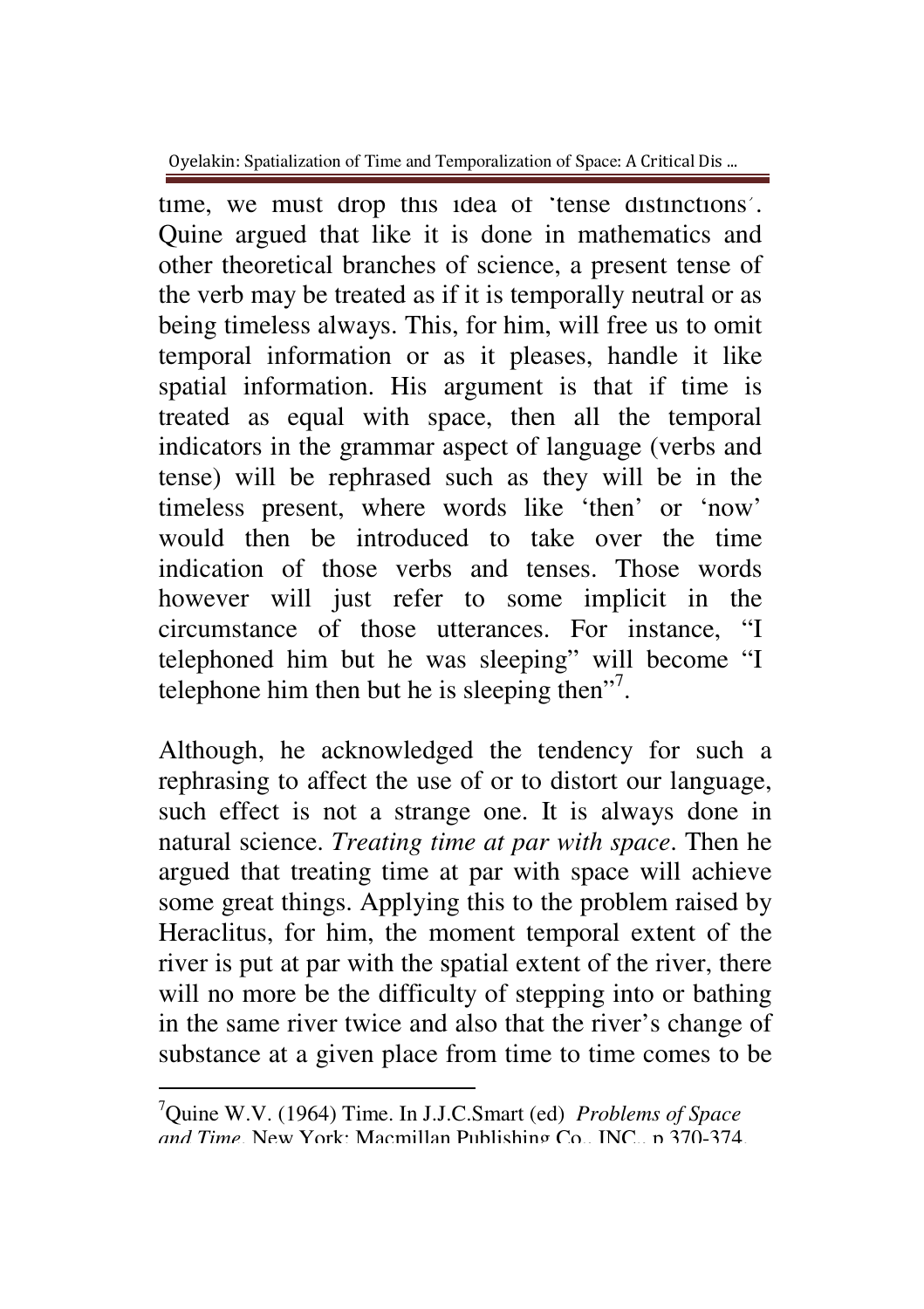seen as quite on par with the river's change of substance at a given time from place to place. Besides, treating time as space-like, also has dealt with the problem of personal identity. For Quine, this helps one appreciate that there is no reason why the first and fifth or following decades of one's life should not count as parts of the same man, however dissimilar.

Concerning Zeno's argument against motion, Zeno's paradox according to him becomes less difficult when time is seen as space- like. For him, Zeno's argument was based on the infinity division of space but he argued that just as it is for space, it is also for time. The space finite distance was divided according to Zeno in infinitely many parts and he argued that that infinite time must be consumed in traversing them all. But for Quine, it is also that infinitely many periods of time can just as well add up to a finite period as a finite distance can be divided into infinitely many component distances. The major argument here is that given Zeno's paradox, it becomes clearer that time should be treated space-like to provide some answers to some problems. The analogy between space and time which is simply termed as *spatialisation* of time or *temporalisation* of space is the major attempt of Richard Taylor. His focus is to show that there is no difference between spatial and temporal relations as believed by medieval philosophers. For him, those relations are radically alike. According to Taylor, terms ordinarily used in temporal relations have spatial counterparts and vice versa.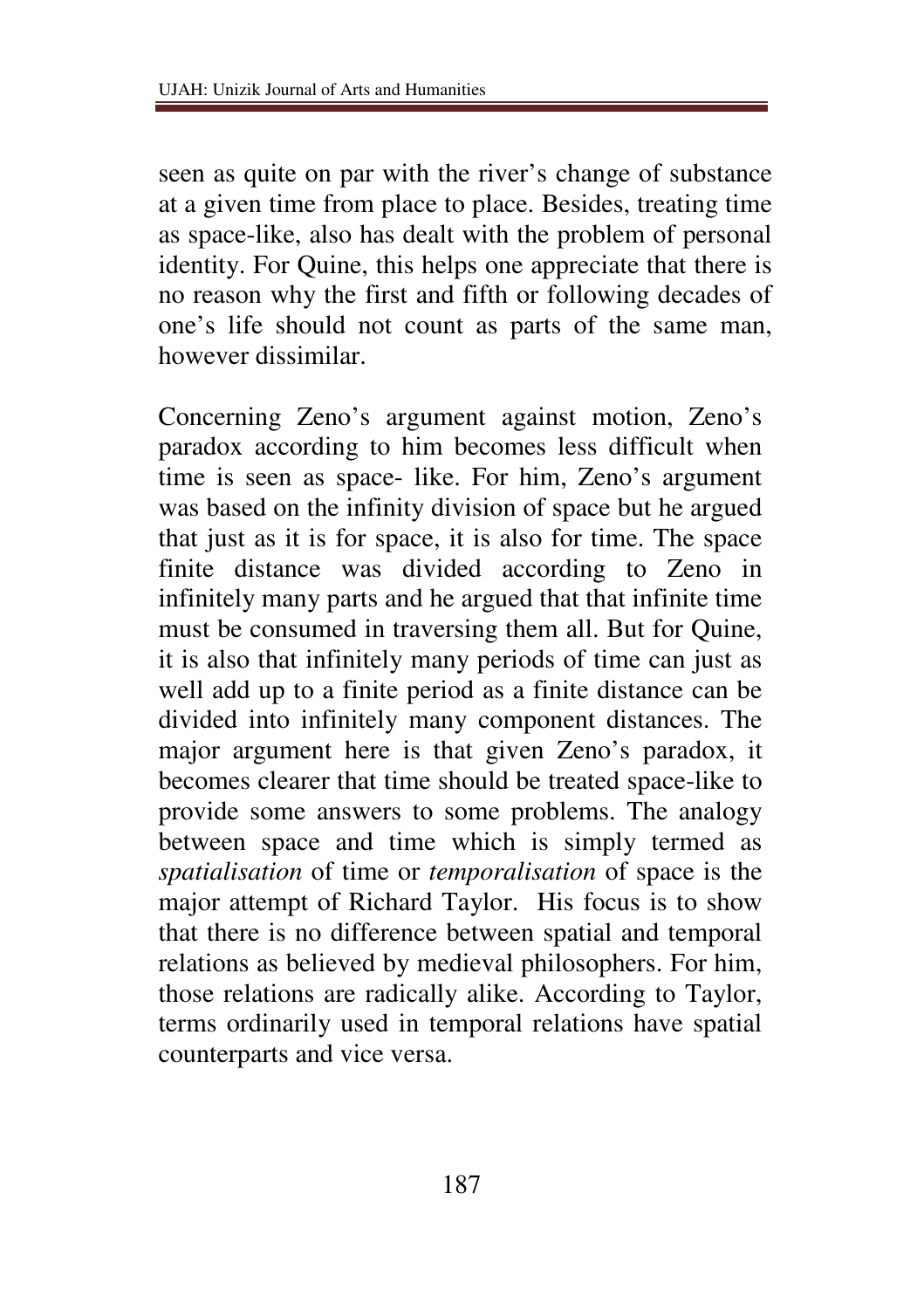# **Taylor's Spatialisation of Time and Temporalisation of Space**

The main argument espoused by Richard Taylor above I think, is that for a temporal proposition to be necessarily and obviously true, it must be spatially true. In that wise, any temporal proposition which is not spatially true is not temporally true either. The same thing applies to spatial propositions. And if this proposition is understood, it will be clear that Taylor argued that any term that truly and correctly applies to time also truly and correctly applies to space. In fact, he referred to Nelson Goodman's work where temporal notion is explained through spatial notion. But I also think that this position is akin to Quine's position where he treated time as space-like only that Taylor did not argue in translating temporal propositions into timeless one or preferably, he did not sound like it. However, he also believed that temporal propositions can be reformulated in terms of spatial relations. For instance, the notion like distance, extension, length, parts, and so on are all true of both temporal and spatial contexts even though it is easily overlooked. According to Taylor, concepts like direction and physical objects involve both space and time. For instance, there are types of directions such as like from past to future or vice versa or from east to west. For him, none of these types of direction is more genuine than the others. Physical objects are true of temporal and spatial contexts since such objects have both kinds of extension and both kinds of parts.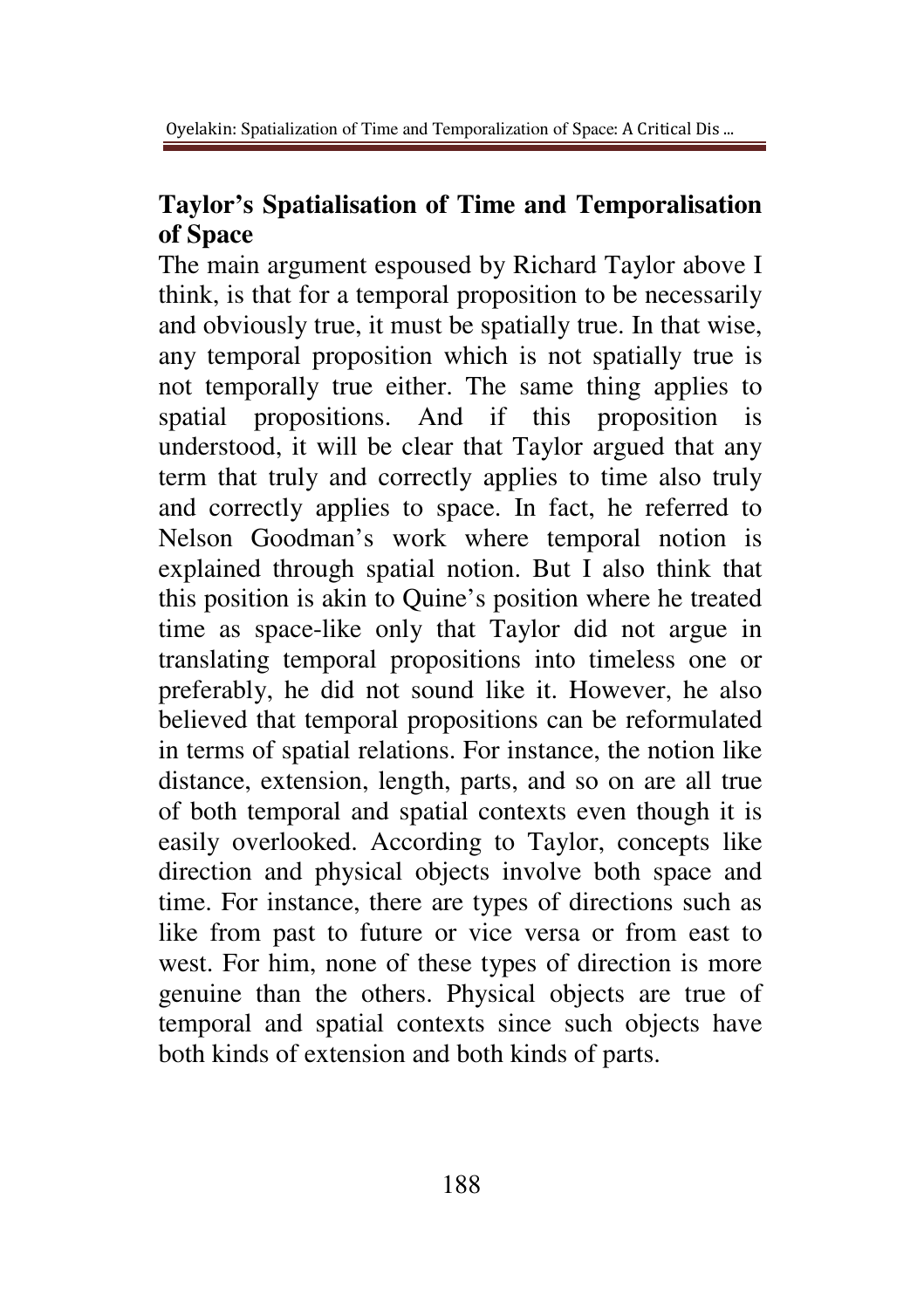To emphasize Taylor's point, he identified some series of objections which he replied to in order to canvass his major claim that whatever is true of time is also true of space and whatever is false of space is also false of time. For instance he argued that as it is possible for an object to occupy a place in two different times, it is also very possible under clear consideration that an object may occupy two places at a single time**.** Some other argument of his are all tailored to achieve his set purpose only that he is a step away from , although implied by inference, saying that time and space are one and the same thing since all his arguments, critically examined, claimed a kind of identity between spatial and temporal propositions. This is clear from the principle of the identity of the indiscernible. This is because whatever is true of time is true of space and vice versa. However, in my view, much as Taylor has tried to persuasively carry his arguments across to achieve his aim, he appeared to have certainly begged the very point at issue. What he was occupied with is to argue that temporal propositions share in the same property with spatial propositions. He presupposed that the actual meaning of the concept time is settled. No wonder, he continued to use the concept time and temporal without any second thought.But as it could be evident from Taylor's works, it is not clear what he is equating with space because what we are exactly after is what he is using to discuss his major arguments. I expected that the first approach to his discussion should be to present his own working definition of time so that whenever he used time in his argument as he did, it would be clear what he meant. However, this he did not do and this made his paper very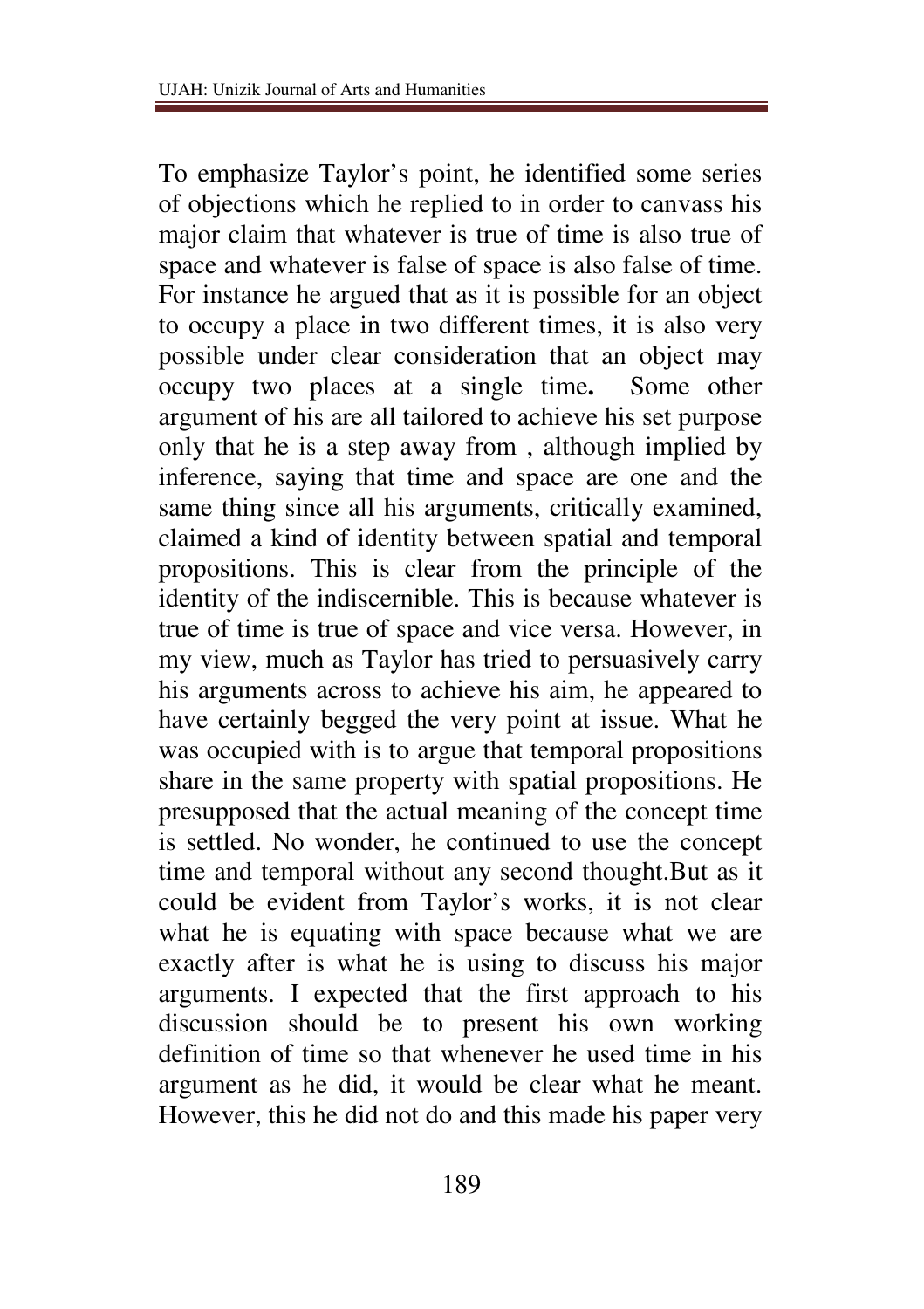different to compute the computation beginning to use  $\frac{1}{2}$ what is to be defined to define or discuss any other argument or discourse. The point I made is evident throughout his seven drawn up arguments to which he replied in order to drive home his position:

> Hendel misunderstood Hume's argument on the idea of space and time. He argue that since; In general Hume's thesis was that the important ideas or belief naturally used by man in his daily life and reasoning were all functions of imagination, ' … The characteristic phenomena of the human understanding were explained by reference to the associative principles of the imagination', then he argued that the idea of space and time has its source in the imagination, "analogous to that of cause and effect ...<sup>8</sup>

However, William T. Parry, straightened up Hendel when he argued that Hendel completely misunderstood Hume. For Parry, all Hume meant was that if it had not been the imagination, it would not have been possible to "believe in the independent existence of objects of our senses, nor in the veracity of our memory- images…" Parry then argued that the relation of space and time are presented to the senses just the same way the object(s) which engage in such a relation is/are also so presented. This means there is no action of the imagination in this

<sup>&</sup>lt;sup>8</sup> Hendel Charles Williams: Studies in the Philosophy of David Hume (Indianapolis, Ind., Bobbs-Merrill, 1963)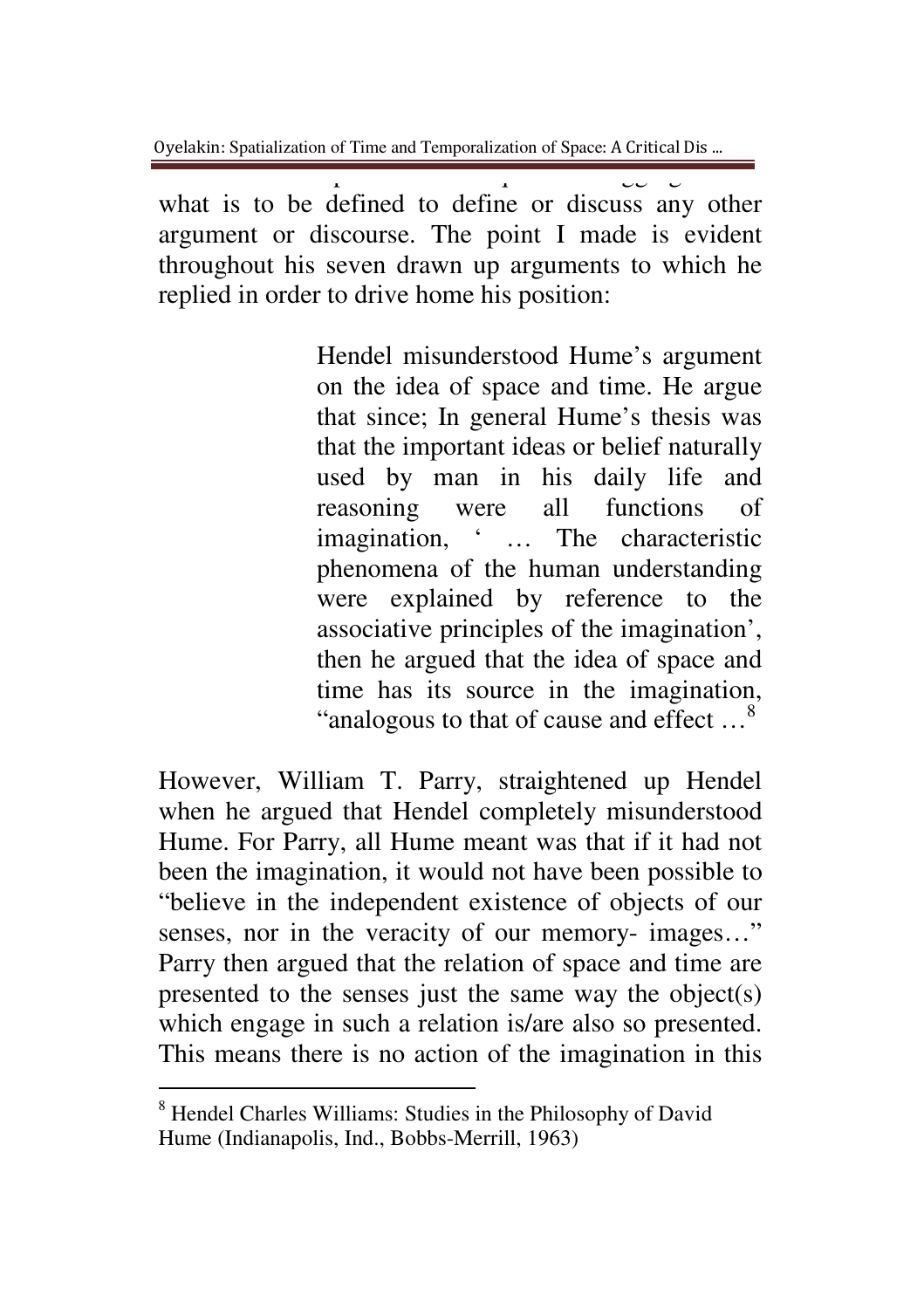process. Also, Parry argued that the fact that spatiotemporal relation is a complex relation does not presuppose that Hume appealed to imagination for its explanation. According to him "Hume never intimates that all complex ideas are formed by imagination".

Oyelakin: Spatialization of Time and Temporalization of Space: A Critical Dis ...

Immanuel Kant<sup>9</sup> (Kant Inaugural Dissertation, Ed, John Handyside), saw the issue at stake from a completely opposite point of view. He argued that time is not objective and not real. It is not something that resides in the external world as empirical objects, as claimed by Parry. For Kant,

> Thus the notion of time (regarded as acquired through experience) is very badly defined in terms of the series existing *after* one another. For what the word after may signify, I know only by means of an antecedently formed concept of time. Things are one after another when they exist at different times, just as things are simultaneous when they exist at the same time (Handyside 1929).

Moreover, to drive this point home, he argued, "but as for the fact that we cannot estimate quantity of time save on the concrete, namely, either by motion or by the series of (our) thoughts, this is because the concept of time rests only on an internal law of the mind" (Handyside 1929).

<sup>&</sup>lt;sup>9</sup> John Handyside: Kant Inaugural Dissertation and Early Writings on Space. (Chicago: Open Court Pub., 1929)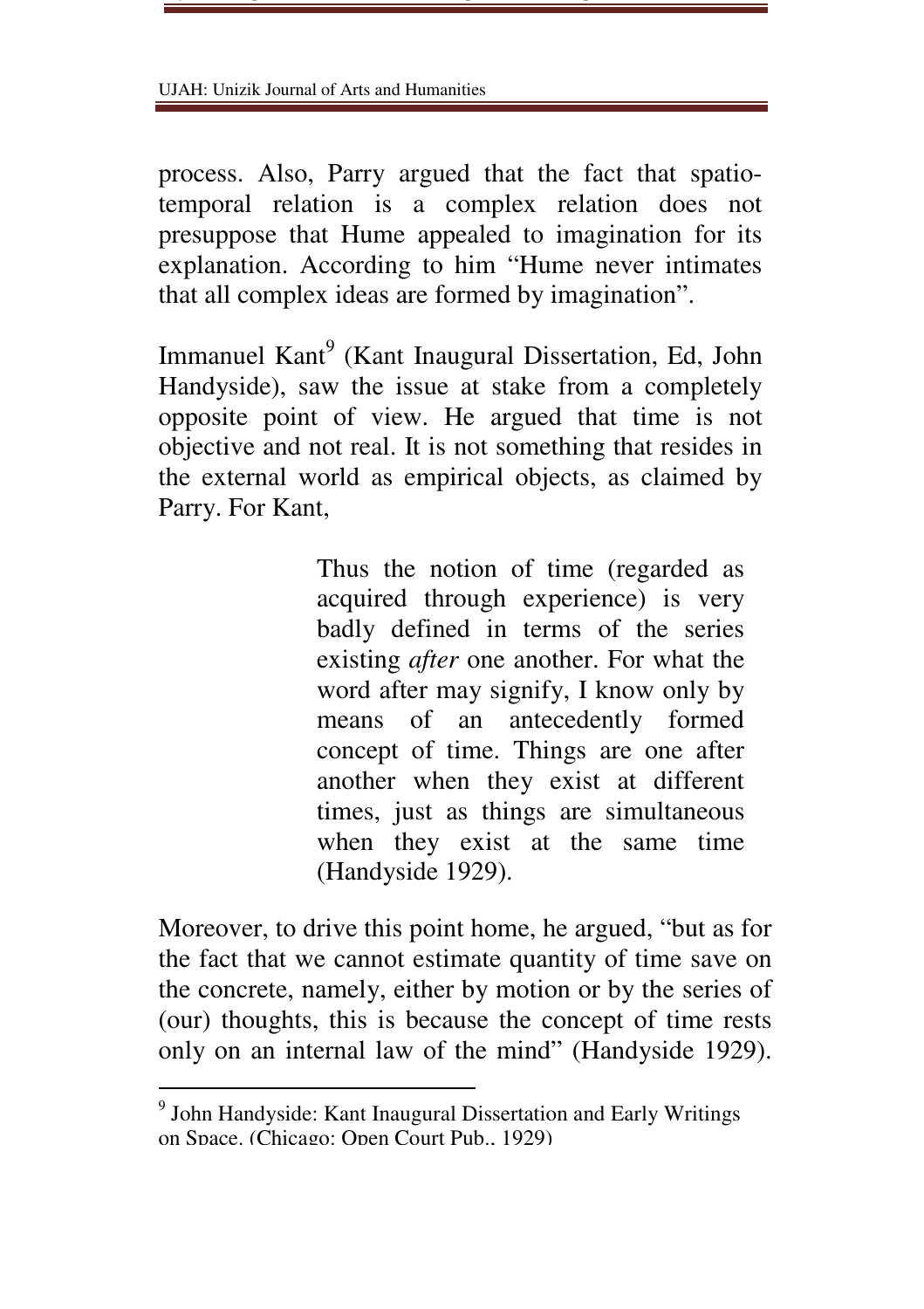$\frac{1}{\sqrt{1-\frac{1}{\sqrt{1-\frac{1}{\sqrt{1-\frac{1}{\sqrt{1-\frac{1}{\sqrt{1-\frac{1}{\sqrt{1-\frac{1}{\sqrt{1-\frac{1}{\sqrt{1-\frac{1}{\sqrt{1-\frac{1}{\sqrt{1-\frac{1}{\sqrt{1-\frac{1}{\sqrt{1-\frac{1}{\sqrt{1-\frac{1}{\sqrt{1-\frac{1}{\sqrt{1-\frac{1}{\sqrt{1-\frac{1}{\sqrt{1-\frac{1}{\sqrt{1-\frac{1}{\sqrt{1-\frac{1}{\sqrt{1-\frac{1}{\sqrt{1-\frac{1}{\sqrt{1-\frac{1}{\sqrt{1-\frac{1}{\sqrt{1-\frac{1$ Oyelakin: Spatialization of Time and Temporalization of Space: A Critical Dis ...

substance, accident, or any relation, whether simultaneity, contiguity or succession, it will not be difficult to understand Kant that his concept of time is not objective but purely subjective which is a product of imagination. An objection to Kant, that time arises out of change, will not hold water simply because he had argued that it impossible to make such a claim, since no change could be conceived except as occurring in time. Meaning that it cannot be claimed that time arises from change but the other way round.

Leibniz correspondence with Dr. Clarke in his later years opened him up to the problem of space and time and this became the most significant part of his philosophy. Space and time are ideals which belong to world of appearance but are not real in themselves; they are neither appearances nor objects of perception but they belong to the order of perceptions. Space is the order of co-existence and time is the order of succession. Space and time are formal and not material entities and these formal entities are either absolute or relative. It is absolute if the materialist view of substance and cause is accepted and relative if it is rejected in favour of  $idealism<sup>10</sup>$ .

Contrary to Newton, Leibniz rejected the absoluteness of space and time and denied their necessity as the framework of the universe. He also denied Newton's metaphysical theory of substantive units of force in

<sup>&</sup>lt;sup>10</sup> Carr Herbert Wilson. (1920). Leibniz (New York, Dover Publication, Inc. 1920) pg  $153-154$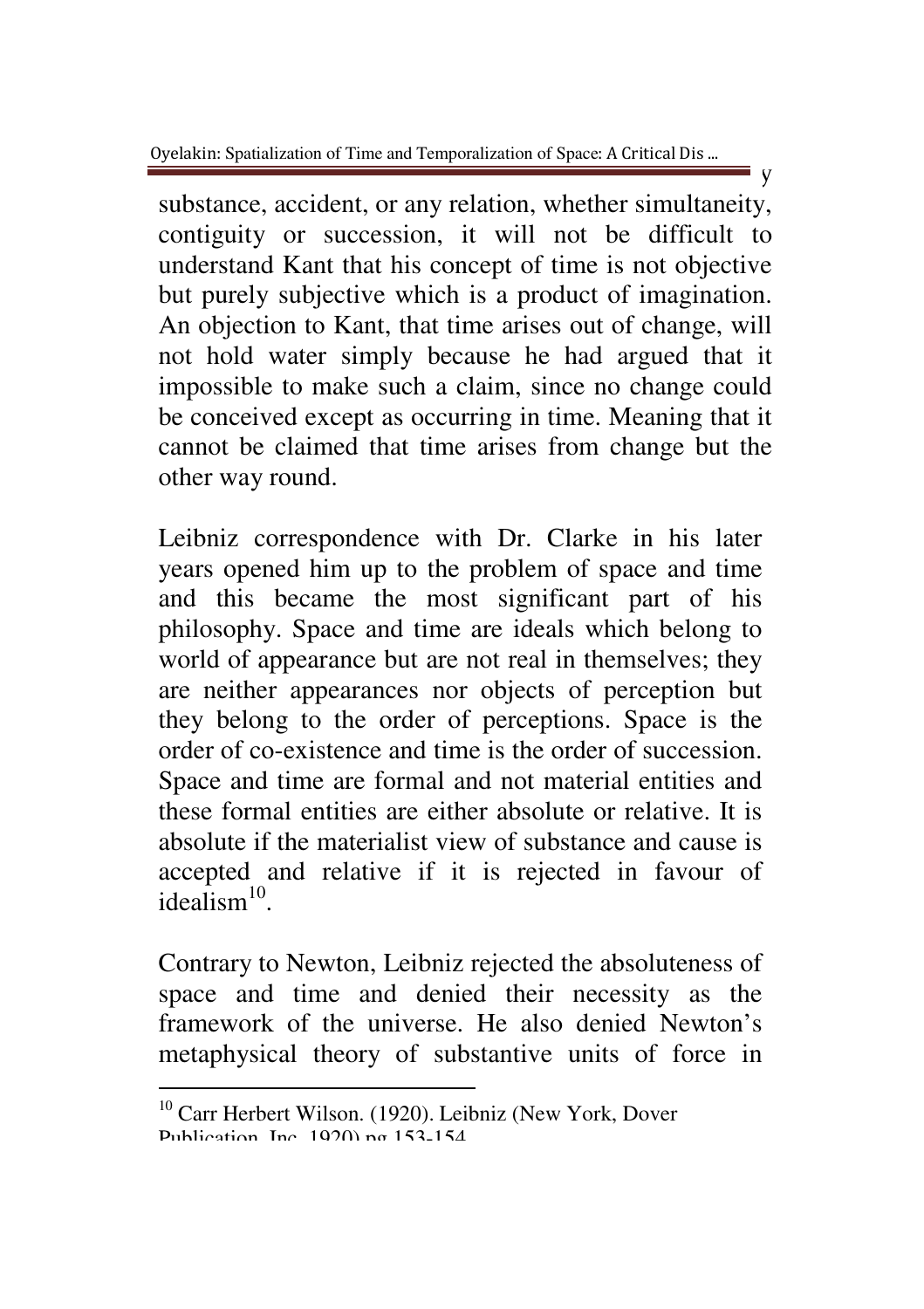reducing matter to phenomenon; instead he reduced space and time to forms of order in phenomena. In Leibniz own words, the theory of space and time is as follows;

> I hold space and also time, to be something purely relative. Space is an order of co-existence as time is an order of successions. Space denotes in terms of possibility an order of things which in so far as they exist together exist at the same time, whatever is their several ways of existing. Whenever we see various things together we are conscious of this order between things themselves.  $11$

Space and time then are things in themselves not properties of things; they are order of things.

Leibniz account of how we form the notion of space and time is such that when we perceive things, we think of them as co-existing in orderly manner with a simple relation between them which we call situation or distance. When the order of these perceived things change and it is such that the same thing which co-exist in one moment also co-exist in a later moment but with a change in their order, we say that they have changed places. But when there is a complete change in the relations of situations to one another of the things which continue from moment to moment we can say they have changed their spaces. This leads to his definition of 'a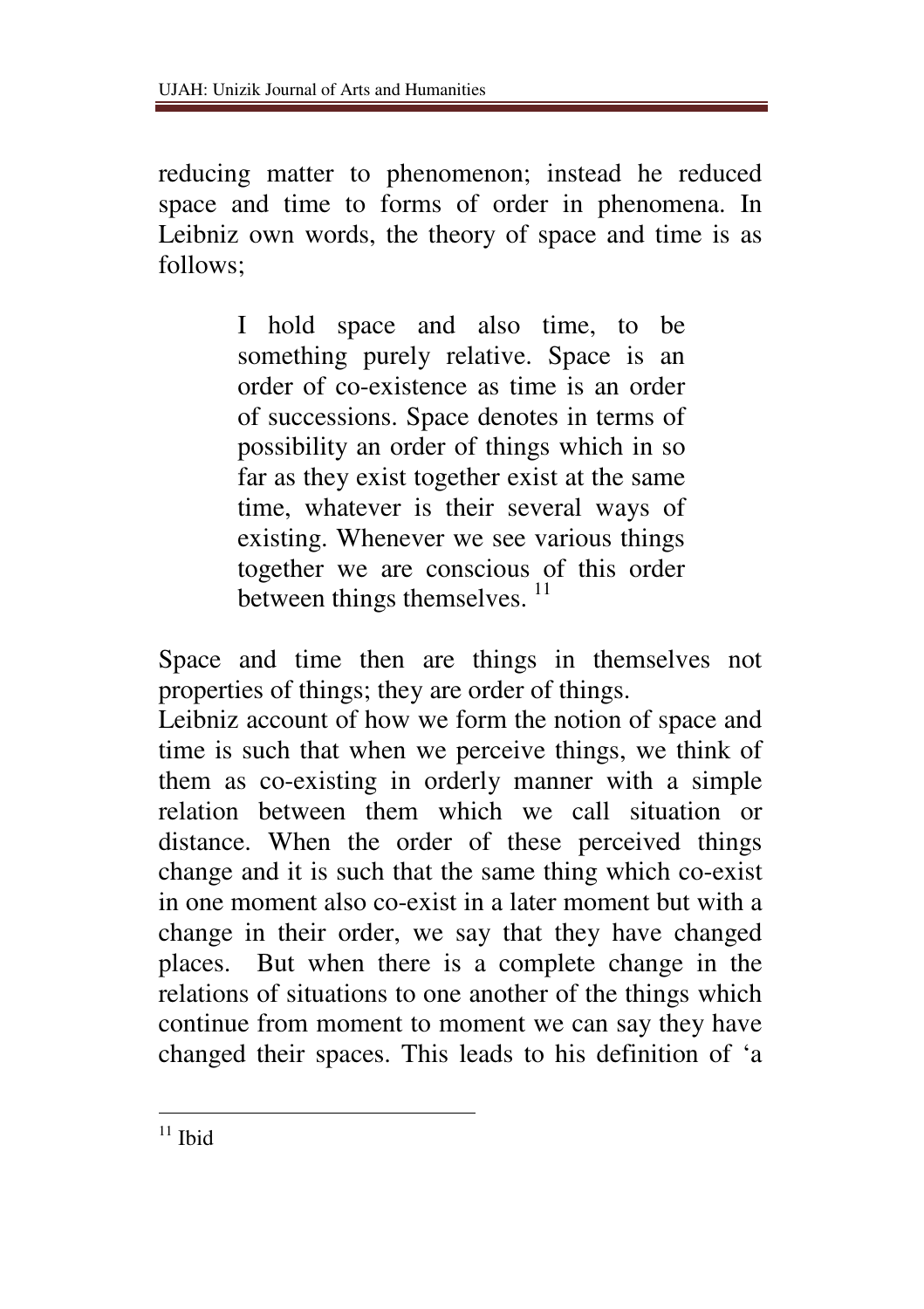place' in terms of the relation of 'occupying the same place' and finally the collection of simultaneous places as 'space'. This may lead to the notion of space as something absolutely in itself, something within which movements occur but Leibniz held that there is no necessity for an absolute reality outside and independent of the things which are the relation of situation to one another.

Broad has this to say about Leibniz position on time and space;

> We may say that Leibniz regards space as a logical construction out of places, and he regards a place as a logical construction out of facts about the spatial relations of bodies. And he holds that the notion of absolute space and absolute places is a fallacy of misplaced  $\frac{12}{2}$ .

 In his letter to Clarke Leibniz rejected the idea of absolute theory which locate the world in space or in time, that is, the idea that space is logically prior to matter and that time is logically prior to events and processes. When we define space and time either negatively as void and lapse or positively as extension and duration, they can not be independent of things and are neither themselves things nor detachable adjectives of things hence not absolute but relative in that they represent the order of arrangement of things among

 $\overline{a}$ 

<sup>&</sup>lt;sup>12</sup> Broad C. D.: Leibniz: An Introduction, Ed, C. Lewy (New York, Cambridge University Press, 1975) pg 59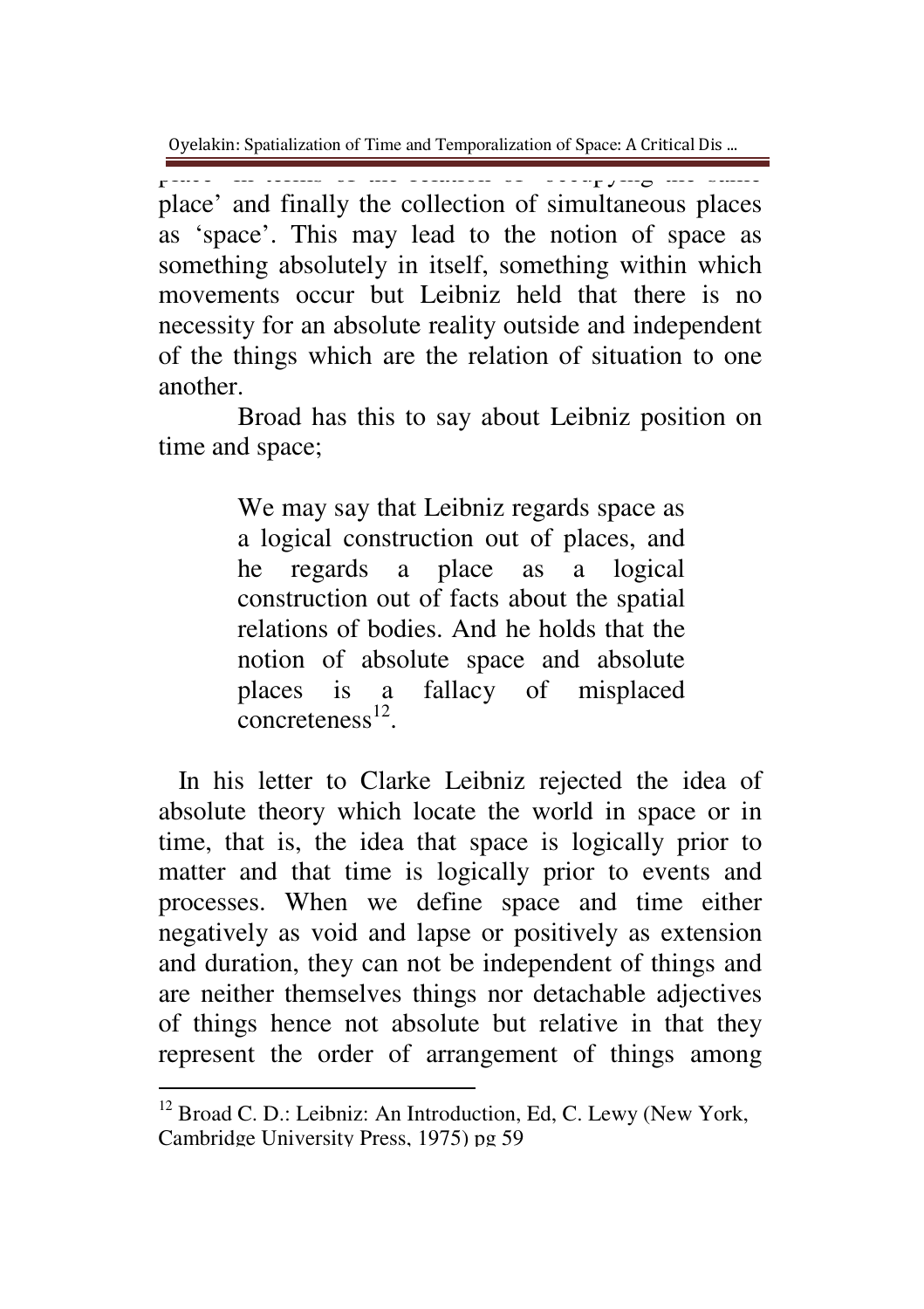themselves. In Leibniz relational theory, there is no actual space or time existing prior to the creation of things and event. God creates space in and through creating bodies and arranging them spatially in relations to each other. His rejection of the absoluteness of time and space is on the bases of the fact that it would conflict with the principle of sufficient reasoning which govern all reasoning in regard to matters of facts; or that it will render it worthless. It is however remarkable that while Leibniz makes space and time relative; he does not make them subjective. They are the product of the cocoordinating activity of the mind, but they characterize nature, the objective world of Physics. In effect, he offers the metaphysical background of the modern principle of relativity, the autonomy of individual standpoint in the observation of nature $13$ .

### **Conclusion**

 $\overline{a}$ 

The paper sketched the debate that arose on McTaggart thesis of the inexistence of time. The debate, as presented in the paper, has shown that the question about what time is, is a very complex one, which has, at present, defiled a generally acceptable answer. Of course, it looks obviously to us as there is time, but upon further probe, we no longer know that which we were initially sure of. In other words, we believe each event happens in time, but of what time consists, its properties and nature, we do not have any sufficient ground as a support for our claim. Furthermore, the debate has shown that for any meaningful and clearer progress to be

<sup>&</sup>lt;sup>13</sup> Carr Herbert Wilson: Leibniz (New York, Dover Publication, Inc.  $1920$ ) pg  $163-164$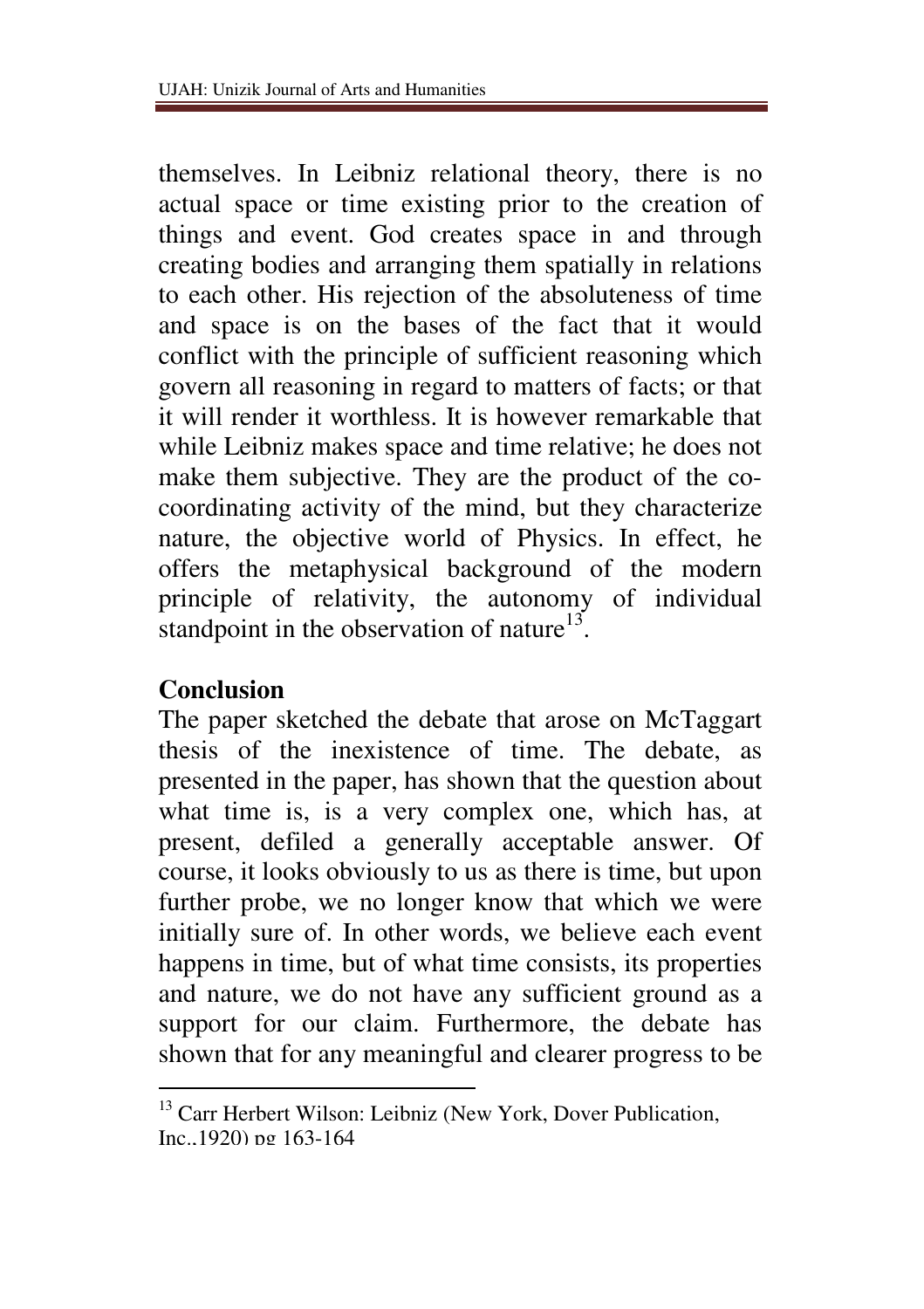$\mathbf{r}$  , the nature of time, some other of time, some other of time, some other of time, some other of time, so Oyelakin: Spatialization of Time and Temporalization of Space: A Critical Dis ...

concepts have to be sufficiently understood. For instance, concepts such as space, causation, present, past, future, earlier than, later than, etc. All of these raise the problem of the relationship between our language (mathematical, logical, geometrical and grammatical languages inclusive) and the question of time on one hand and the relationship between our language and the supposed mental phenomena, on the other. There is the possibility of the fact that the problem is that of a certain technical or conceptual deficiency in our language.

> Taye Richard Oyelakan is of the Department of Philosophy, Obafemi Awolowo University, Ile Ife, Nigeria.

#### **REFERENCES**

- Broad C. D., Leibniz: *An Introduction* in C. Lewy (ed) (New York, Cambridge University Press, 1975)
- Carr Herbert Wilson: *Leibniz* (New York, Dover Publication, Inc., 1920)
- Findlay J. N.; Time: A Treatment of Some Puzzles Ed in J.J.C.Smart: Problems of Space and Time (New York, Macmillan Publishing Co., INC., New York, 1964)
- Goodman Nelson; Time and Language, And the Passage of Time Ed in J.J.C.Smart: Problems of Space